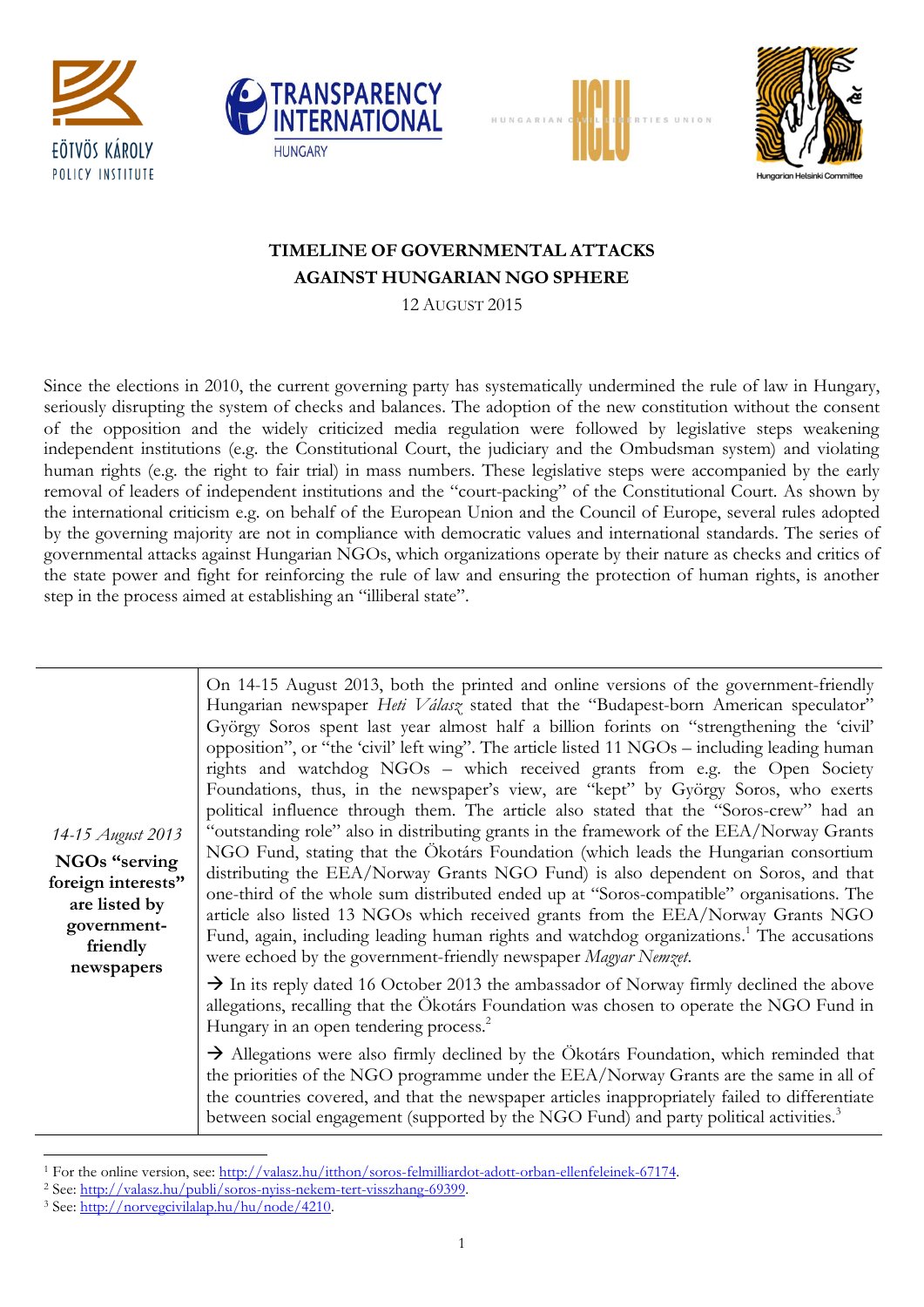







| 17 August 2013<br>The governing<br>party echoes<br>newspaper's<br>allegations                         | At a press conference on 17 August 2013 the spokesperson of the governing party Fidesz,<br>Péter Hoppál, stated the following: "From an investigative report we learnt that a circle of<br>American speculators paid about half a billion forints to show its gratitude to pseudo-civil<br>organizations who were willing to regularly denounce Fidesz and the Hungarian<br>government, particularly abroad and in front of forums abroad. () These organizations<br>kept for millions of dollars, what these organizations do, all they have to do in exchange of<br>the American money, is to attack the Hungarian government, attack Fidesz, and attack the<br>Prime Minister of Hungary in all possible forums." When a journalist asked the<br>spokesperson to name the organizations he has in mind, the spokesperson named leading<br>human rights and watchdog NGOs. <sup>4</sup><br>> The Hungarian Helsinki Committee, as one of the NGOs named, asked the<br>spokesperson for an apology, yet he did not respond. Eventually the NGO decided to go to<br>court, and in July 2014, the first instance court found that the spokesperson and Fidesz have<br>violated the right of the organization for good reputation, arguing that these statements -<br>which the respondents did not even try to support with evidence in court - may cause<br>damage to the public image of the organization. The court obliged Mr. Hoppál and the<br>Fidesz to publish an apology in two daily newspapers and on the party's website. <sup>5</sup> The<br>respondents appealed against the decision. |
|-------------------------------------------------------------------------------------------------------|-----------------------------------------------------------------------------------------------------------------------------------------------------------------------------------------------------------------------------------------------------------------------------------------------------------------------------------------------------------------------------------------------------------------------------------------------------------------------------------------------------------------------------------------------------------------------------------------------------------------------------------------------------------------------------------------------------------------------------------------------------------------------------------------------------------------------------------------------------------------------------------------------------------------------------------------------------------------------------------------------------------------------------------------------------------------------------------------------------------------------------------------------------------------------------------------------------------------------------------------------------------------------------------------------------------------------------------------------------------------------------------------------------------------------------------------------------------------------------------------------------------------------------------------------------------------------------------------------------|
| 8 April 2014<br>Prime Minister's                                                                      | On 8 April 2014 it was reported by the media that János Lázár, head of the Prime Minister's<br>Office wrote a letter to the Norwegian government, claiming that the money from the<br>EEA/Norway Grants NGO Fund is distributed by an organisation closely linked to the<br>opposition party Politics Can Be Different. Furthermore, an Undersecretary of State from<br>the Prime Minister's Office, Nándor Csepreghy, stated that if Norway will not be a partner in<br>solving the issue that may be interpreted in a way that Norway interferes with the internal<br>affairs of Hungary. <sup>6</sup>                                                                                                                                                                                                                                                                                                                                                                                                                                                                                                                                                                                                                                                                                                                                                                                                                                                                                                                                                                                            |
| Office claims<br>political influence<br>with regard to the<br>EEA/Norway<br><b>Grants NGO</b><br>Fund | $\rightarrow$ In its response dated 24 April 2014, the Norwegian Minister of EEA and EU Affairs<br>Vidar Helgesen reminded that the "process of selecting the fund operator for the NGO<br>programme in Hungary has followed the regulation and procedures outlined in the<br>agreement of the grants. The selection was done through an open tendering process where<br>the selection criteria were publicly available and transparent. The current operator met all the<br>specified criteria ()." The Minister also stated the following: "I wish to underline that the<br>Government of Norway has not been engaged in supporting, financially or otherwise, any<br>party political activities in Hungary. These are rather surprising accusations, and I cannot see<br>that they are valid."<br>$\rightarrow$ The Ökotárs Foundation also issued a statement, underlining that it had never supported                                                                                                                                                                                                                                                                                                                                                                                                                                                                                                                                                                                                                                                                                          |
| 11 April 2014                                                                                         | the Politics Can Be Different, any other political parties or any organizations closely linked to<br>political parties in any form; and that the list of their grants is public. <sup>8</sup>                                                                                                                                                                                                                                                                                                                                                                                                                                                                                                                                                                                                                                                                                                                                                                                                                                                                                                                                                                                                                                                                                                                                                                                                                                                                                                                                                                                                       |
| Turns out that a                                                                                      | On 11 April 2014 news sources reported that the Századvég Foundation also participated in<br>the open tendering process for the position of fund operator with regard to the                                                                                                                                                                                                                                                                                                                                                                                                                                                                                                                                                                                                                                                                                                                                                                                                                                                                                                                                                                                                                                                                                                                                                                                                                                                                                                                                                                                                                        |

 $\ddot{\phantom{a}}$ 4 See e.g.: [http://index.hu/belfold/2014/07/07/megjarta\\_hoppal\\_peter\\_amikor\\_lealcivilezte\\_a\\_helsinki\\_bizottsagot/.](http://index.hu/belfold/2014/07/07/megjarta_hoppal_peter_amikor_lealcivilezte_a_helsinki_bizottsagot/)

<sup>&</sup>lt;sup>5</sup> See: http://helsinki.hu/a-fidesz-es-szovivoje-pert-veszitett-a-helsinki-bizottsaggal-szemben.

<sup>6</sup> See e.g.: [http://mno.hu/belfold/lazar-levelben-tiltakozik-a-kulfoldi-beavatkozas-ellen-1220352.](http://mno.hu/belfold/lazar-levelben-tiltakozik-a-kulfoldi-beavatkozas-ellen-1220352)

<sup>7</sup> For the response in English, see: [http://www.regjeringen.no/upload/UD/Vedlegg/brev/svar\\_lazar.pdf.](http://www.regjeringen.no/upload/UD/Vedlegg/brev/svar_lazar.pdf) 

<sup>8</sup> See[: http://norvegcivilalap.hu/hu/node/8050.](http://norvegcivilalap.hu/hu/node/8050)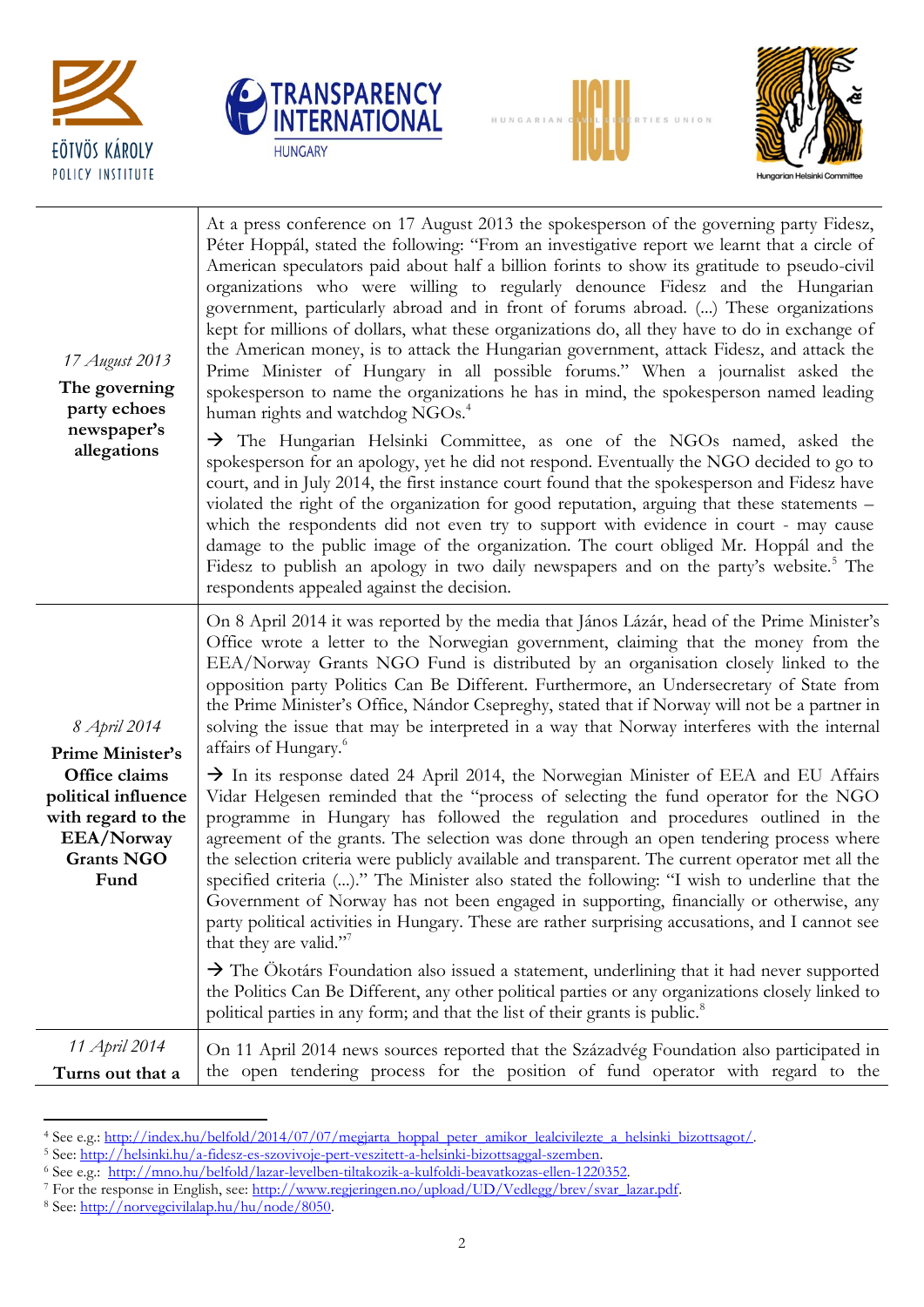







| background                                                                                                        | EEA/Norway Grants NGO Fund, but since it was apparently not impartial, it was not                                                                                                                                                                                                                                                                                                                                                                                                                                                                                                                                                                                                                                                                                                                                                                                                                                                                                                                                                                                                                                                                                                                                                                                                                                                                                              |
|-------------------------------------------------------------------------------------------------------------------|--------------------------------------------------------------------------------------------------------------------------------------------------------------------------------------------------------------------------------------------------------------------------------------------------------------------------------------------------------------------------------------------------------------------------------------------------------------------------------------------------------------------------------------------------------------------------------------------------------------------------------------------------------------------------------------------------------------------------------------------------------------------------------------------------------------------------------------------------------------------------------------------------------------------------------------------------------------------------------------------------------------------------------------------------------------------------------------------------------------------------------------------------------------------------------------------------------------------------------------------------------------------------------------------------------------------------------------------------------------------------------|
| institution of the                                                                                                | selected. <sup>9</sup> (The Századvég-group is the most important background institution of the                                                                                                                                                                                                                                                                                                                                                                                                                                                                                                                                                                                                                                                                                                                                                                                                                                                                                                                                                                                                                                                                                                                                                                                                                                                                                |
| government lost                                                                                                   | government, preparing studies, polls and surveys. The activities of the organization are                                                                                                                                                                                                                                                                                                                                                                                                                                                                                                                                                                                                                                                                                                                                                                                                                                                                                                                                                                                                                                                                                                                                                                                                                                                                                       |
| the tender for                                                                                                    | mostly financed by the state: <sup>10</sup> e.g. in the first half of 2012 the Századvég received almost a                                                                                                                                                                                                                                                                                                                                                                                                                                                                                                                                                                                                                                                                                                                                                                                                                                                                                                                                                                                                                                                                                                                                                                                                                                                                     |
| operating the                                                                                                     | billion HUF for preparing studies and analysis - which should have been prepared by the                                                                                                                                                                                                                                                                                                                                                                                                                                                                                                                                                                                                                                                                                                                                                                                                                                                                                                                                                                                                                                                                                                                                                                                                                                                                                        |
| NGO Fund                                                                                                          | ministries themselves –, meaning that they received approx. $470,000$ HUF per page. <sup>11</sup> )                                                                                                                                                                                                                                                                                                                                                                                                                                                                                                                                                                                                                                                                                                                                                                                                                                                                                                                                                                                                                                                                                                                                                                                                                                                                            |
| 30 April 2014                                                                                                     | Undersecretary of State Nándor Csepreghy called the foundations acting as the operator                                                                                                                                                                                                                                                                                                                                                                                                                                                                                                                                                                                                                                                                                                                                                                                                                                                                                                                                                                                                                                                                                                                                                                                                                                                                                         |
| Senior                                                                                                            | consortium of the EEA/Norway Grants NGO Fund "party-dependent, cheating nobodies",                                                                                                                                                                                                                                                                                                                                                                                                                                                                                                                                                                                                                                                                                                                                                                                                                                                                                                                                                                                                                                                                                                                                                                                                                                                                                             |
| government                                                                                                        | and indicated that there are plans to entrust the state with operating the NGO Fund. <sup>12</sup>                                                                                                                                                                                                                                                                                                                                                                                                                                                                                                                                                                                                                                                                                                                                                                                                                                                                                                                                                                                                                                                                                                                                                                                                                                                                             |
| official calls NGO                                                                                                | $\rightarrow$ As a reaction, on 7 May 2014 the consortium led by the Ökotárs Foundation issued an                                                                                                                                                                                                                                                                                                                                                                                                                                                                                                                                                                                                                                                                                                                                                                                                                                                                                                                                                                                                                                                                                                                                                                                                                                                                              |
| Fund operators                                                                                                    | open letter, addressed to János Lázár, strongly asking him to call upon his deputy to                                                                                                                                                                                                                                                                                                                                                                                                                                                                                                                                                                                                                                                                                                                                                                                                                                                                                                                                                                                                                                                                                                                                                                                                                                                                                          |
| "party-dependent,                                                                                                 | withdraw his statements that breached the reputation of the organizations. The consortium                                                                                                                                                                                                                                                                                                                                                                                                                                                                                                                                                                                                                                                                                                                                                                                                                                                                                                                                                                                                                                                                                                                                                                                                                                                                                      |
| cheating                                                                                                          | underlined that they have a number of programs beyond operating the NGO Fund, and cited                                                                                                                                                                                                                                                                                                                                                                                                                                                                                                                                                                                                                                                                                                                                                                                                                                                                                                                                                                                                                                                                                                                                                                                                                                                                                        |
| nobodies"                                                                                                         | concrete examples of cooperation with actors of the government.                                                                                                                                                                                                                                                                                                                                                                                                                                                                                                                                                                                                                                                                                                                                                                                                                                                                                                                                                                                                                                                                                                                                                                                                                                                                                                                |
| 6 May 2014<br>Government<br>requests that the<br>NGO Fund is<br>"suspended"                                       | In a letter dated 6 May 2014, János Lázár asked the Norwegian Minister of EEA and EU<br>Affairs in vain that the NGO programme in Hungary is "suspended" until the issue at stake<br>is settled "to the satisfaction of both parties", claiming that the independence and the<br>operation of the Ökotárs-led consortium was questionable. The letter also indicated that the<br>government wishes to enter into negotiations as to the new fund operator (even though<br>Hungary is not a party to the agreement under which the NGO Fund operates). <sup>14</sup>                                                                                                                                                                                                                                                                                                                                                                                                                                                                                                                                                                                                                                                                                                                                                                                                            |
| 21 May 2014<br>State audit is<br>launched against<br><b>NGOs receiving</b><br>support from the<br><b>NGO Fund</b> | On 21 May 2014 it was announced by the Prime Minister's Office that the government<br>requests the Government Control Office $(GCO)$ – a state agency vested with the task of<br>auditing state money – to launch a unilateral audit into how the EEA/Norway Grants NGO<br>Fund is managed, in order to see whether the government's suspicion that the fund's money<br>is used to support political organisations indirectly, or NGOs closely linked to them, may be<br>substantiated. <sup>15</sup><br>$\rightarrow$ On 28 May 2014 the secretariat of the EEA/Norway Grants donor states, the Financial<br>Mechanism Office (FMO), has made clear its position in an official letter addressed to János<br>Lázár that the conduct of the proposed audit "cannot be accepted", since according to the<br>respective agreements the implementation of the NGO Fund, including its regular audit, is<br>the responsibility of the donor states. It was underlined that since the NGO Fund does not<br>receive any funding from Hungarian state budget, no funds from Hungarian state budget are<br>managed by the Ökotárs Foundation in this context. It was also submitted that an audit by<br>the donors has already been planned and will be carried out during the autumn, and the<br>results of this audit will certainly be made available to the Hungarian authorities. |

er<br>
9 See e.g.[: http://index.hu/belfold/2014/04/11/a\\_szazadveg\\_akarta\\_a\\_norveg\\_penzeket/.](http://index.hu/belfold/2014/04/11/a_szazadveg_akarta_a_norveg_penzeket/)

<sup>&</sup>lt;sup>10</sup> See e.g.: http://index.hu/belfold/2013/04/04/otmilliardra\_nott\_a\_szazadveg\_megbizasa/.

<sup>&</sup>lt;sup>11</sup> See: http://ekint.org/ekint/ekint.news.page?nodeid=559.

<sup>&</sup>lt;sup>12</sup> See: http://hvg.hu/gazdasag/20140430\_Csepregyh\_szelhamos\_gittegyletek\_kezelik/.

<sup>&</sup>lt;sup>13</sup> For the open letter in English, see: [http://norvegcivilalap.hu/en/node/8239.](http://norvegcivilalap.hu/en/node/8239)

<sup>&</sup>lt;sup>14</sup> See e.g.: [http://index.hu/belfold/2014/05/09/lazar\\_felfuggesztene\\_a\\_norveg\\_civil\\_alap\\_tamogatasait/.](http://index.hu/belfold/2014/05/09/lazar_felfuggesztene_a_norveg_civil_alap_tamogatasait/)

<sup>&</sup>lt;sup>15</sup> See e.g.: http://index.hu/gazdasag/2014/05/21/rakuldik\_a\_kehit\_a\_norveg\_alapra/.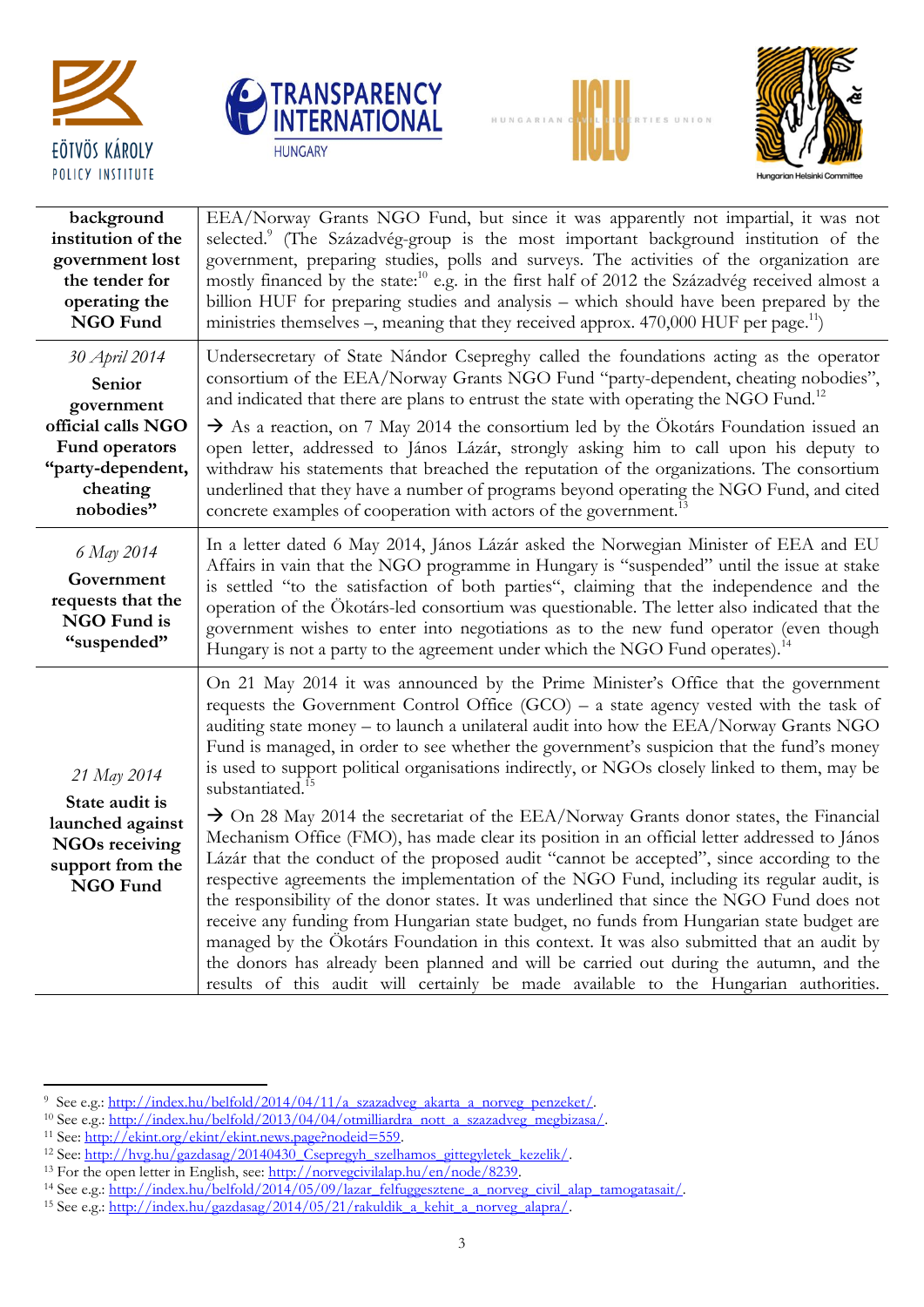







|                                                                                                | Furthermore, the Norwegian government rejected again all allegations of supporting,<br>financially or otherwise, any party political activity in Hungary. <sup>16</sup>                                                                                                                                                                                                                                                                                                                                                                                                                                                                                                                                                                                                                                                                                                                                                                                  |
|------------------------------------------------------------------------------------------------|----------------------------------------------------------------------------------------------------------------------------------------------------------------------------------------------------------------------------------------------------------------------------------------------------------------------------------------------------------------------------------------------------------------------------------------------------------------------------------------------------------------------------------------------------------------------------------------------------------------------------------------------------------------------------------------------------------------------------------------------------------------------------------------------------------------------------------------------------------------------------------------------------------------------------------------------------------|
| $28$ May $- 1$ June<br>2014<br>Governmental<br>lists on                                        | After János Lázár, head of the Prime Minister's Office had stated in an interview <sup>17</sup> on 28 May<br>2014 that one of the ministries has been preparing materials on the potentially problematic<br>NGO projects since 2011, an online news portal acquired the respective list from the Prime<br>Minister's Office, which turned out to contain exactly the same human rights and watchdog<br>NGOs as the <i>Heti Válasz</i> article from August 2013 referred to above. <sup>18</sup> (For the list of the<br>NGOs, see the end of the sheet.)                                                                                                                                                                                                                                                                                                                                                                                                 |
| "potentially<br>problematic"<br>NGO projects and<br>"left wing<br>evaluators" come<br>to light | Furthermore, even though the name of the evaluators for the NGO Fund is not public in<br>order to exclude lobbying, it turned out that the Prime Minister's Office also listed evaluators<br>with "left wing political ties", mainly citing politically relevant activities preceding their job as<br>an evaluator. At the same time, an online news portal stated that there are also evaluators<br>who, following the same logic, could have been listed as having ties to the Fidesz. The<br>governmental list also contained "incompatible" evaluators, to which the Ökotárs responded<br>that evaluators who would be incompatible with regard to an application do not participate in<br>its evaluation. <sup>19</sup>                                                                                                                                                                                                                             |
| 2 June 2014<br><b>State auditors</b><br>request                                                | On 2 June 2014, the GCO made an on-site audit at three members of the consortium<br>responsible for the operation of the EEA/Norwegian NGO Fund (Autonómia Foundation,<br>Foundation for the Development of Democratic Rights - DemNet, and Ökotárs<br>Foundation), and demanded that certain documents be handed over. Even though the<br>foundations maintained the view that the GCO had no right to investigate, they decided to<br>turn over some of the documents. However, the head of the Ökotárs stated that they would<br>not like to turn over documents which contain sensitive personal data (such as the names of<br>clients of human rights NGOs), and they had asked that their standpoint as to the illegitimate<br>nature of the audit is recorded. <sup>20</sup> Furthermore, the Ökotárs submitted a formal letter to the<br>GCO, inquiring about the legal basis of the audit. <sup>21</sup>                                        |
| documents from<br><b>NGO Fund</b><br>operators                                                 | > In order to express the Norwegian authorities' concern about Hungary's actions, the<br>Hungarian Ambassador to Norway was summoned to the Ministry of Foreign Affairs on 4<br>June 2014, and representatives from the Norwegian Embassy in Budapest paid a visit to the<br>Hungarian authorities on 5 June 2014. The Norwegian Minister of EEA and EU Affairs<br>stated that he is "deeply concerned about the actions of the Hungarian authorities in relation<br>to civil society and their attempts to limit freedom of expression" and that the Hungarian<br>authorities' audit does not comply with the agreements that have been entered into. It was<br>emphasized again that a number of NGO funds were scheduled to be audited in the autumn<br>of 2014 by the donor countries, including the fund in Hungary, and the results of these audits<br>will be made available to the public. The Minister stated that if the Hungarian authorities |

 $\ddot{\phantom{a}}$ <sup>16</sup> For the press release in English, see: [http://www.norvegia.hu/Norsk/EEA-and-Norway-Grants1/EEA-and-Norway-](http://www.norvegia.hu/Norsk/EEA-and-Norway-Grants1/EEA-and-Norway-Grants/Proposed-investigation-of-the-NGO-Fund-by-the-Government-Control-Office/#.VBnPwVekPgH)

[Grants/Proposed-investigation-of-the-NGO-Fund-by-the-Government-Control-Office/#.VBnPwVekPgH.](http://www.norvegia.hu/Norsk/EEA-and-Norway-Grants1/EEA-and-Norway-Grants/Proposed-investigation-of-the-NGO-Fund-by-the-Government-Control-Office/#.VBnPwVekPgH)

 $\frac{17}{17}$  See e.g.: [http://444.hu/2014/05/28/lazar-janos-norveg-civil-alap/.](http://444.hu/2014/05/28/lazar-janos-norveg-civil-alap/)

<sup>18</sup> See: [http://444.hu/2014/05/30/itt-a-kormany-listaja-a-szervezetekrol-akik-miatt-nekimentek-a-norveg-alapnak/.](http://444.hu/2014/05/30/itt-a-kormany-listaja-a-szervezetekrol-akik-miatt-nekimentek-a-norveg-alapnak/)

<sup>19</sup> See e.g.: [http://444.hu/2014/05/31/titkos-nevsort-adott-ki-a-kormany-hogy-megmondja-kivel-van-baja/,](http://444.hu/2014/05/31/titkos-nevsort-adott-ki-a-kormany-hogy-megmondja-kivel-van-baja/)

[http://index.hu/belfold/2014/06/01/az\\_nfu\\_adta\\_ki\\_a\\_norveg\\_alap\\_titkos\\_nevsorat/.](http://index.hu/belfold/2014/06/01/az_nfu_adta_ki_a_norveg_alap_titkos_nevsorat/)

<sup>&</sup>lt;sup>20</sup> See e.g.: http://index.hu/belfold/2014/06/02/megiscsak\_rajta\_utott\_a\_kehi\_a\_norveg\_alapon/,

<http://www.reuters.com/article/2014/06/02/us-hungary-norway-funding-ngo-idUSKBN0ED1QW20140602?feedType=RSS&irpc=932> (in English).

<sup>&</sup>lt;sup>21</sup> See e.g.:<http://nol.hu/belfold/okotars-nincs-jogalapja-a-kehi-vizsgalatnak-1466411>. For the letter of the Ökotárs, see: [https://norvegcivilalap.hu/sites/default/files/dokumentumok/okotars\\_level\\_kehi.pdf.](https://norvegcivilalap.hu/sites/default/files/dokumentumok/okotars_level_kehi.pdf)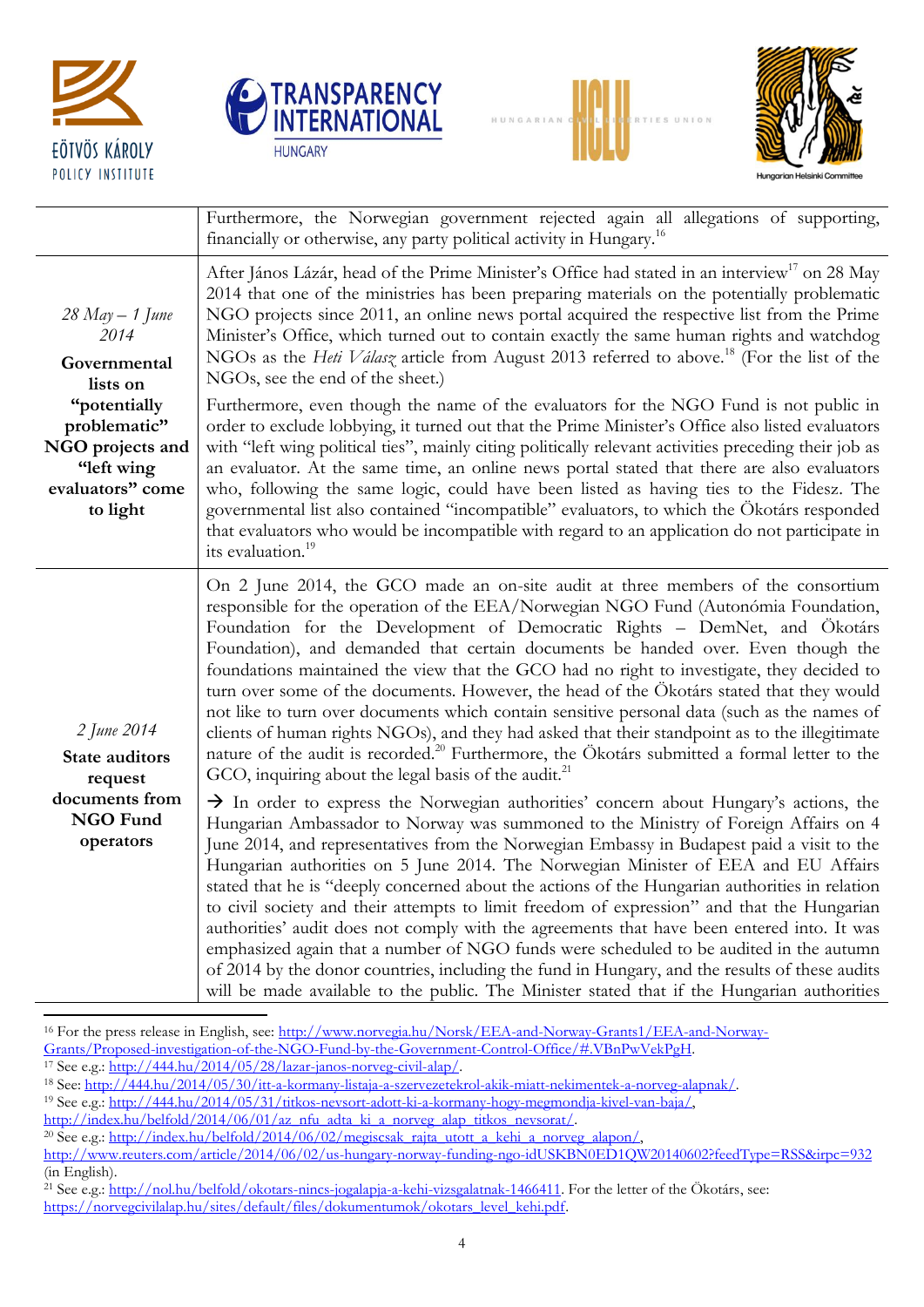







|                                                                                                                | would like to request access to documents related to the administration of the NGO Fund,<br>they are to contact the FMO in Brussels. <sup>22</sup>                                                                                                                                                                                                                                                                                                                                                                                                                                                                                                                                                                                                                                                                                                                       |
|----------------------------------------------------------------------------------------------------------------|--------------------------------------------------------------------------------------------------------------------------------------------------------------------------------------------------------------------------------------------------------------------------------------------------------------------------------------------------------------------------------------------------------------------------------------------------------------------------------------------------------------------------------------------------------------------------------------------------------------------------------------------------------------------------------------------------------------------------------------------------------------------------------------------------------------------------------------------------------------------------|
|                                                                                                                | $\rightarrow$ On 3 June 2014, the Director of the FMO sent a letter to János Lázár, expressing her<br>strong objection once again with regard to the GCO's intervention. The director also stated<br>that Ökotárs shall maintain professional secrecy during the implementation of the<br>programme according to its agreement with the FMO, and, therefore, the GCO shall address<br>any further request, question or inquiry directly to the FMO. <sup>23</sup>                                                                                                                                                                                                                                                                                                                                                                                                        |
|                                                                                                                | $\rightarrow$ After a high-level meeting on 12 June 2014 between the states involved, it was stated<br>again by Norway that responsibility for the NGO programme and any potential audits lies<br>with the donor states, and that the Hungarian government's actions "undermine the<br>independence of civil society from the authorities". It was expressed that halting the audit is<br>one of the preconditions for lifting the earlier suspension of the EEA and Norway Grants. <sup>24</sup><br>(Payments to Hungary under the EEA and Norway Grants scheme were suspended as of 9<br>May 2014, because the Hungarian Government has moved the implementation and<br>monitoring of the Grants scheme out of the central government administration, which was<br>seen by the donor states as a breach of the agreements that have been entered into. <sup>25</sup> ) |
|                                                                                                                | $\rightarrow$ Since the Hungarian government failed to address the issue of the state audit of NGOs in<br>its follow-up letter dated 17 June 2014, the FMO emphasized once again in a response dated<br>25 June 2014 that the cancellation of the audit against the NGO Fund operator is also a<br>precondition of further dialogue on lifting the suspension. <sup>26</sup>                                                                                                                                                                                                                                                                                                                                                                                                                                                                                             |
| 16 June 2014<br><b>Request for</b><br>further documents<br>is rejected by fund<br>operator                     | Instead of responding to the inquiry of the Ökotárs as to the legal basis of its audit, the GCO<br>requested another set of documents from the Ökotárs in a letter dated 16 June 2014, giving<br>the NGO a three-day deadline, and disregarding the above-mentioned letter of the Director<br>of the FMO, which stated that any further requests shall be addressed to the FMO. The<br>FMO was on the opinion that some of the newly requested information could not be shared<br>with the GCO since that would possibly harm basic civil rights, and asked the Ökotárs to<br>reject the GCO's request, <sup>27</sup> which the Ökotárs did.                                                                                                                                                                                                                             |
| 25-27 June 2014<br>Newspaper falsely<br>states that EY<br>investigation<br>supports the<br>state's accusation; | On 25-26 June 2014 both the printed and the online versions of the government-friendly<br>newspaper Heti Válasz claimed that a draft audit report prepared by Ernst & Young<br>supported the concerns of János Lázár with respect to the Ökotárs, with regard to the period<br>between 2008 and 2010. <sup>28</sup> Referring to the report, Undersecretary Csepreghy stated that it<br>was possible that the Ökotárs committed fraud. <sup>29</sup> On 27 June 2014 it was announced that the<br>government requested the audit report from the EY, and if that will support the allegations                                                                                                                                                                                                                                                                            |

https://norvegcivilalap.hu/sites/default/files/dokumentumok/4\_1\_sz\_levelre\_eslo\_valasz\_az\_fmotol\_2014\_06\_03.pdf.

<sup>27</sup> For the letter of the Financial Mechanism Office in English, see:

 $\ddot{\phantom{a}}$ 

[https://norvegcivilalap.hu/sites/default/files/dokumentumok/7\\_1\\_sz\\_levelre\\_masodik\\_valasz\\_az\\_fmotol\\_2014\\_06\\_17.pdf.](https://norvegcivilalap.hu/sites/default/files/dokumentumok/7_1_sz_levelre_masodik_valasz_az_fmotol_2014_06_17.pdf) <sup>28</sup> See: [http://valasz.hu/itthon/fordulat-norvegugyben-neves-vilagceg-igazolja-lazar-janost-101180.](http://valasz.hu/itthon/fordulat-norvegugyben-neves-vilagceg-igazolja-lazar-janost-101180) 

<sup>&</sup>lt;sup>22</sup> For the press release in English, see: [http://www.regjeringen.no/en/dep/ud/press/news/2014/civil-society-hungary.html?id=762213.](http://www.regjeringen.no/en/dep/ud/press/news/2014/civil-society-hungary.html?id=762213) <sup>23</sup> For the letter in English, see:

<sup>&</sup>lt;sup>24</sup> For the press release in English, see: [http://www.regjeringen.no/en/sub/europaportalen/aktuelt/nyheter/2014/Still-no-agreement](http://www.regjeringen.no/en/sub/europaportalen/aktuelt/nyheter/2014/Still-no-agreement-with-Hungary.html?id=763125)[with-Hungary.html?id=763125.](http://www.regjeringen.no/en/sub/europaportalen/aktuelt/nyheter/2014/Still-no-agreement-with-Hungary.html?id=763125)

<sup>&</sup>lt;sup>25</sup> For the press release in English, see: http://www.regjeringen.no/en/dep/ud/press/news/2014/hungary\_suspension.html?id=758873. <sup>26</sup> For the letter in English, see: [http://norvegcivilalap.hu/en/node/8552.](http://norvegcivilalap.hu/en/node/8552)

<sup>29</sup> See e.g.: [http://www.hir24.hu/belfold/2014/06/27/sikkasztassal-vadolja-a-kormany-az-okotars-alapitvanyt/.](http://www.hir24.hu/belfold/2014/06/27/sikkasztassal-vadolja-a-kormany-az-okotars-alapitvanyt/)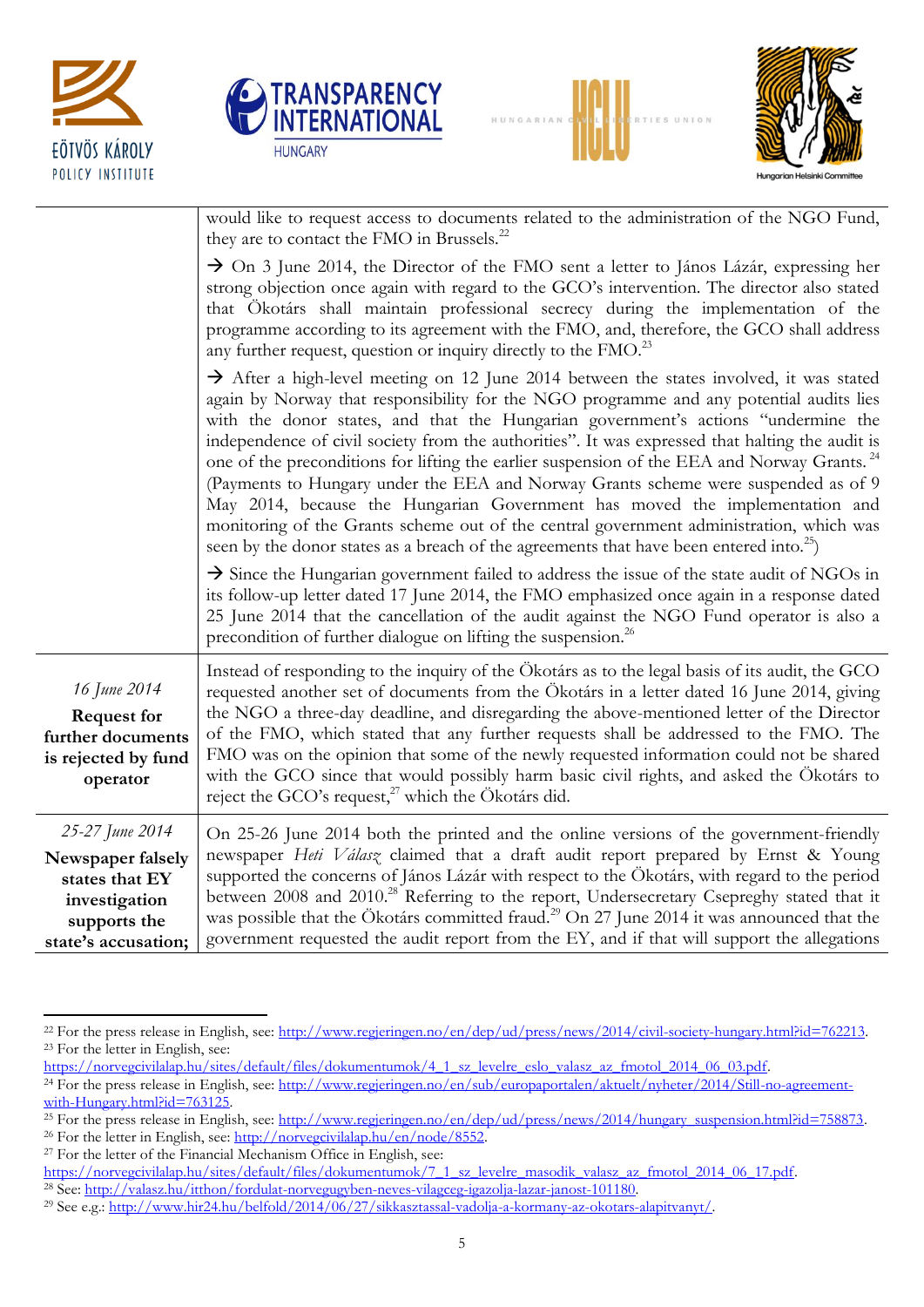







| government refers<br>to initiating a<br>criminal                                                     | of the press, than the government will initiate a criminal procedure even before the audit of<br>the GCO is over. <sup>30</sup> (Subsequently it turned out that the EY's report was handed over to the<br>GCO by the Ökotárs itself earlier on. $^{31}$ )                                                                                                                                                                                                                                                                                                                                                                                                                                                                                                                                                                                                                                                                                                                                                                                                                                                                                                                                                                                                                                                                                                                                                                                                                                                                                                                                                                                                                                                                                                                                                                                                                                                |
|------------------------------------------------------------------------------------------------------|-----------------------------------------------------------------------------------------------------------------------------------------------------------------------------------------------------------------------------------------------------------------------------------------------------------------------------------------------------------------------------------------------------------------------------------------------------------------------------------------------------------------------------------------------------------------------------------------------------------------------------------------------------------------------------------------------------------------------------------------------------------------------------------------------------------------------------------------------------------------------------------------------------------------------------------------------------------------------------------------------------------------------------------------------------------------------------------------------------------------------------------------------------------------------------------------------------------------------------------------------------------------------------------------------------------------------------------------------------------------------------------------------------------------------------------------------------------------------------------------------------------------------------------------------------------------------------------------------------------------------------------------------------------------------------------------------------------------------------------------------------------------------------------------------------------------------------------------------------------------------------------------------------------|
| procedure                                                                                            | $\rightarrow$ On 1 July 2014 the independent investigative news portal atlats zo hu published the EY's<br>draft report in its entirety, concluding that in fact the audit report considered the<br>implementation of the program adequate as a whole, revealed no systemic deficiencies, and<br>although it pointed out risks and problems, nothing to the extent indicated by the<br>governmental accusations, and certainly nothing which could constitute a criminal offence. <sup>32</sup>                                                                                                                                                                                                                                                                                                                                                                                                                                                                                                                                                                                                                                                                                                                                                                                                                                                                                                                                                                                                                                                                                                                                                                                                                                                                                                                                                                                                            |
| June 2014<br>State auditors<br>request<br>documents from<br><b>NGOs</b> supported<br>by the NGO Fund | In the course of June 2014, altogether 58 NGOs supported by the EEA/Norway Grants<br>NGO Fund received a letter of query from the GCO to submit documents related to their<br>projects financed by NGO Fund. The request covered practically entire project<br>documentations in addition to organizational documents, and the deadline provided was very<br>tight: they had to comply with the request approximately within a week. <sup>33</sup> Some of the NGOs<br>submitted an inquiry to the GCO as to the legal basis for the investigation, but received a<br>sample letter which in their view did not succeed in substantiating the GCO's right to<br>investigate them. <sup>34</sup><br>$\rightarrow$ Four of the NGOs concerned – the Asimov Foundation (operating the investigative news<br>portal atlatszo.hu, the Hungarian Civil Liberties Union, the Szivárvány Misszó Foundation<br>(organizer of the Budapest Pride), and the Krétakör Foundation - decided to make the<br>project documentation available on their websites instead of submitting it to the GCO,<br>expressing their standpoint that the audit had no legal basis. <sup>35</sup> At the same time, e.g.<br>Transparency International Hungary decided to comply with the GCO's request, but upheld<br>the view as to the questionable legal basis of the audit. <sup>36</sup> (It has to be added that not<br>complying was not without risk, since the GCO can initiate the suspension of the tax number<br>of any entities refusing to cooperate with it, which practically renders NGOs' life<br>impossible.)<br>$\rightarrow$ The GCO gave another, also tight deadline for the concerned NGOs in July 2014 to<br>submit documents they failed to submit earlier, and stated that a high fine (500,000 HUF)<br>will be imposed on them if they do not comply. <sup>37</sup> However, the four NGOs who refused to |
|                                                                                                      | cooperate earlier upheld their stance. <sup>38</sup><br>$\rightarrow$ Upon the complaints of NGOs (including the Transparency International Hungary) the<br>Ombudsperson of Hungary concluded in a letter sent to János Lázár on 23 July 2014 that the                                                                                                                                                                                                                                                                                                                                                                                                                                                                                                                                                                                                                                                                                                                                                                                                                                                                                                                                                                                                                                                                                                                                                                                                                                                                                                                                                                                                                                                                                                                                                                                                                                                    |

 $\ddot{\phantom{a}}$ <sup>30</sup> See e.g.: [http://www.origo.hu/itthon/20140627-mar-a-kehi-vizsgalat-elott-feljelentest-tehet-a-kormany-a-norveg-alap-penzei-miatt.html.](http://www.origo.hu/itthon/20140627-mar-a-kehi-vizsgalat-elott-feljelentest-tehet-a-kormany-a-norveg-alap-penzei-miatt.html)   $31$  See e.g.: [http://index.hu/belfold/2014/06/27/norvegok\\_a\\_leleplezo\\_iratokban\\_nem\\_az\\_van\\_amit\\_a\\_kormany\\_mond/.](http://index.hu/belfold/2014/06/27/norvegok_a_leleplezo_iratokban_nem_az_van_amit_a_kormany_mond/)

<sup>34</sup> See e.g.:

<sup>32</sup> See e.g.: [http://atlatszo.hu/2014/07/01/itt-az-ernst-young-jelentese-a-norveg-civil-alap-atvilagitasarol/.](http://atlatszo.hu/2014/07/01/itt-az-ernst-young-jelentese-a-norveg-civil-alap-atvilagitasarol/) 

 $33$  See e.g.: http://tv2.hu/musoraink/tenyek/152884\_adatokat\_kernek\_a\_norveg\_penzekrol.html.

[http://www.transparency.hu/TI\\_turns\\_to\\_the\\_Ombudsman\\_regarding\\_recent\\_government\\_audit?bind\\_info=index&bind\\_id=0](http://www.transparency.hu/TI_turns_to_the_Ombudsman_regarding_recent_government_audit?bind_info=index&bind_id=0) (in English).

<sup>&</sup>lt;sup>35</sup> See: [http://blog.atlatszo.hu/2014/06/a-kehi-es-az-atlatszo-esete/,](http://blog.atlatszo.hu/2014/06/a-kehi-es-az-atlatszo-esete/)<http://budapestpride.hu/hirek/kehi-valasz-2> and

[http://budapestpride.hu/hirek/budapest-pride-a-kozosseg-es-a-nyilvanossag-fele-szamolunk-el,](http://budapestpride.hu/hirek/budapest-pride-a-kozosseg-es-a-nyilvanossag-fele-szamolunk-el) [http://tasz.hu/en/about-us/hclu](http://tasz.hu/en/about-us/hclu-accounts-public-not-gco)[accounts-public-not-gco](http://tasz.hu/en/about-us/hclu-accounts-public-not-gco) (in English).

<sup>&</sup>lt;sup>36</sup> See: [http://www.transparency.hu/TI\\_turns\\_to\\_the\\_Ombudsman\\_regarding\\_recent\\_government\\_audit?bind\\_info=index&bind\\_id=0](http://www.transparency.hu/TI_turns_to_the_Ombudsman_regarding_recent_government_audit?bind_info=index&bind_id=0) (in English).

<sup>&</sup>lt;sup>37</sup> See e.g.: <u>http://www.atv.hu/belfold/20140715-norveg-ugy-ultimatum-a-kehitol-jon-az-ujabb-csapas</u>.

<sup>38</sup> See e.g.: [http://vs.hu/birsag-ellenere-sem-hatralnak-az-ellenallo-norveg-civilek-0717.](http://vs.hu/birsag-ellenere-sem-hatralnak-az-ellenallo-norveg-civilek-0717)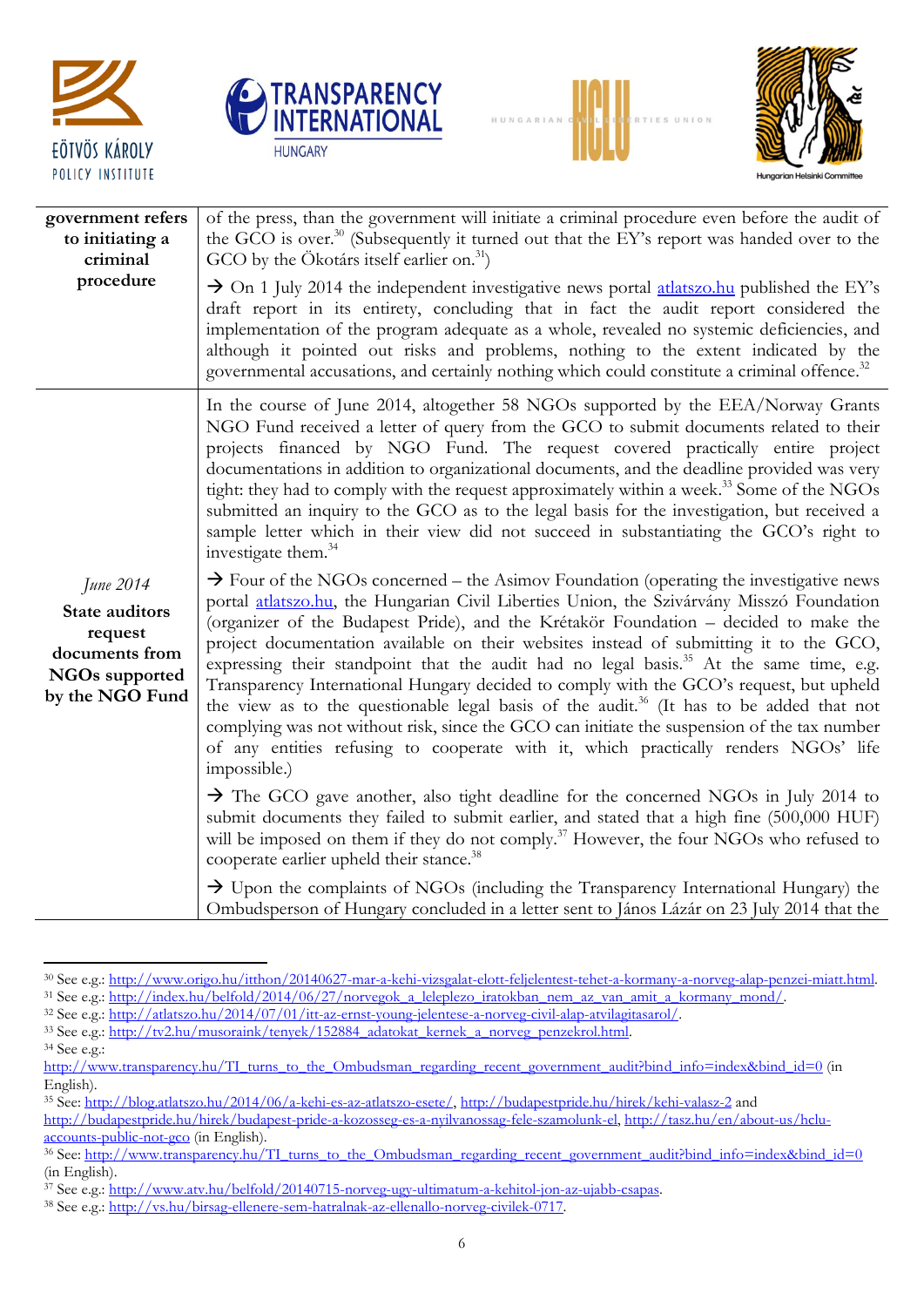







|                                                                                                             | interpretation of Norway shall be also taken into account with regard to the audit of the<br>funds. However, the Ombudsperson did not take any further action. <sup>39</sup>                                                                                                                                                                                                                                                                                                                                                                                                                                                                                                           |
|-------------------------------------------------------------------------------------------------------------|----------------------------------------------------------------------------------------------------------------------------------------------------------------------------------------------------------------------------------------------------------------------------------------------------------------------------------------------------------------------------------------------------------------------------------------------------------------------------------------------------------------------------------------------------------------------------------------------------------------------------------------------------------------------------------------|
| 21 July 2014<br>State auditors<br>demand further<br>documents from<br><b>NGO Fund</b><br>operators          | On 21 July 2014, the GCO sent another request for documents to the Ökotárs Foundation,<br>now threatening to impose sanctions (fines and/or the suspension of the organization's tax<br>number) in case of non-cooperation. The new documents requested not only concerned the<br>Ökotárs, but also the NGOs supported from the EEA/Norway Grants NGO Fund.                                                                                                                                                                                                                                                                                                                            |
|                                                                                                             | $\rightarrow$ On 24 July 2014, the Ökotárs issued a statement, listing the documents they submitted to<br>the GCO previously in the spirit of cooperation (questioning the audit's legality though) and<br>which are the ones they do not agree to hand over (e.g. data of non-supported applicants and<br>documents containing sensitive personal data). The statement continued by saying that in<br>case of the latter documents the Ökotárs questions "why they would be needed to achieve<br>the stated goal of the investigation (), to establish whether the use of the funds was<br>appropriate". <sup>40</sup>                                                                |
| 26 July 2014<br>PM refers to<br>NGOs as "paid<br>political activists"<br>helping foreign<br>interests       | In his speech delivered on 26 July 2014, in which he declared that he and his government<br>builds an "illiberal state", Prime Minister Viktor Orbán said that their efforts in that regard<br>are obstructed by civil society organizations, and referred to civil society members as "paid<br>political activists who are trying to help foreign interests". <sup>41</sup>                                                                                                                                                                                                                                                                                                           |
| August 2014<br>First criminal<br>procedure is<br>launched against<br>the operator of the<br><b>NGO Fund</b> | In the beginning of August 2014 it was reported that the police launched an investigation<br>against the Ökotárs on the suspicion of fraud. However, this procedure was not initiated by<br>the government, but by a member of the Fidesz, probably for personal reasons. <sup>42</sup> Later on,<br>the underlying criminal offence was altered to "fraudulent misuse of funds" or, in other<br>words, embezzlement. <sup>43</sup>                                                                                                                                                                                                                                                    |
| 3 September 2014<br>Criminal<br>procedure is<br>initiated against<br>an NGO by the<br>GCO                   | On 3 September it was announced that the GCO initiated a criminal procedure on the<br>suspicion of "unlicensed financial activities" against an unidentified NGO who gave loans to<br>other NGOs for years. <sup>44</sup> The Ökotárs soon replied that it is not a secret that, on an ad hoc<br>basis, upon individual requests, the Ökotárs has given loans to NGOs from its own capital,<br>mainly to help with the financing of EU-projects, but did not derive any benefit from that.<br>The Ökotárs emphasized that this activity was included in its public reports, and that it is not<br>related to their activities concerning the EEA/Norway Grants NGO Fund. <sup>45</sup> |
| 4 September 2014<br>DPA obliges fund                                                                        | After the Ökotárs refused to hand over a government-friendly television channel the list of<br>non-supported applicants and the reasoning as to why they were not supported, claiming e.g.                                                                                                                                                                                                                                                                                                                                                                                                                                                                                             |

 $\overline{a}$ <sup>39</sup> See: http://www.transparency.hu/uploads/docs/ombudsman\_levele\_miniszterelnoksegnek.pdf.

<sup>40</sup> For the statement and the list of documents in English, see: [http://norvegcivilalap.hu/en/node/8578.](http://norvegcivilalap.hu/en/node/8578)

<sup>41</sup> See e.g.:<http://www.bloomberg.com/news/2014-07-28/orban-says-he-seeks-to-end-liberal-democracy-in-hungary.html> (in English),

[http://www.kormany.hu/hu/a-miniszterelnok/hirek/a-munkaalapu-allam-korszaka-kovetkezik.](http://www.kormany.hu/hu/a-miniszterelnok/hirek/a-munkaalapu-allam-korszaka-kovetkezik) 

<sup>42</sup> See e.g.: [http://vs.hu/mar-nyomoznak-sikkasztas-miatt-norveg-civilek-ugyeben-0805,](http://vs.hu/mar-nyomoznak-sikkasztas-miatt-norveg-civilek-ugyeben-0805) 

[http://index.hu/belfold/2014/08/23/nyomoz\\_a\\_rendorseg\\_a\\_norveg\\_alapok\\_ugyeben/,](http://index.hu/belfold/2014/08/23/nyomoz_a_rendorseg_a_norveg_alapok_ugyeben/) [http://vs.hu/fideszes-emailrol-jelentettek-fel](http://vs.hu/fideszes-emailrol-jelentettek-fel-norveg-alapot-0806)[norveg-alapot-0806.](http://vs.hu/fideszes-emailrol-jelentettek-fel-norveg-alapot-0806) 

<sup>&</sup>lt;sup>43</sup> See e.g.: [http://index.hu/belfold/2014/08/23/nyomoz\\_a\\_rendorseg\\_a\\_norveg\\_alapok\\_ugyeben/](http://index.hu/belfold/2014/08/23/nyomoz_a_rendorseg_a_norveg_alapok_ugyeben/).

<sup>&</sup>lt;sup>44</sup> See e.g.: [http://hvg.hu/gazdasag/20140903\\_Feljelentett\\_a\\_Kehi\\_egy\\_szervezetet\\_a\\_nor](http://hvg.hu/gazdasag/20140903_Feljelentett_a_Kehi_egy_szervezetet_a_nor)

<sup>45</sup> See: [http://norvegcivilalap.hu/hu/node/8649.](http://norvegcivilalap.hu/hu/node/8649)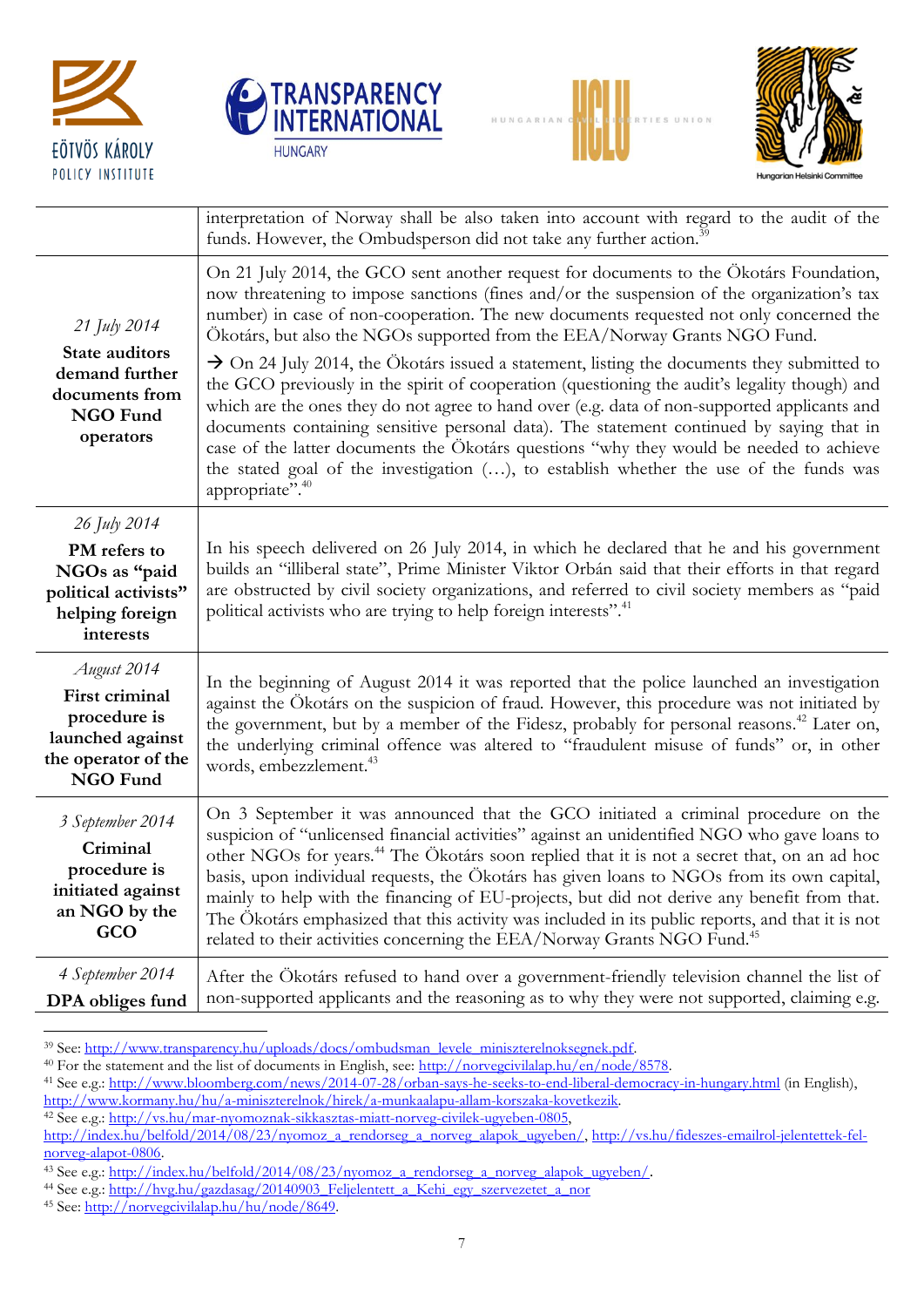

 $\ddot{\phantom{a}}$ 







| operator to<br>disclose list of<br>non-supported<br>applications                                                                          | that only the FMO would be allowed to submit the data, the Hungarian National Authority<br>for Data Protection and Freedom of Information reached a decision in the beginning of<br>September, obliging the Ökotárs to fulfill the television channel's request. <sup>46</sup>                                                                                                                                                                                                                                                                                                                                                                                                                                                                                                                                                                                                                                                                                                                                                                                                                                                                                                                                                                                                                                                                                                                                                                                                                                                                                                                                                                                                                                                        |
|-------------------------------------------------------------------------------------------------------------------------------------------|---------------------------------------------------------------------------------------------------------------------------------------------------------------------------------------------------------------------------------------------------------------------------------------------------------------------------------------------------------------------------------------------------------------------------------------------------------------------------------------------------------------------------------------------------------------------------------------------------------------------------------------------------------------------------------------------------------------------------------------------------------------------------------------------------------------------------------------------------------------------------------------------------------------------------------------------------------------------------------------------------------------------------------------------------------------------------------------------------------------------------------------------------------------------------------------------------------------------------------------------------------------------------------------------------------------------------------------------------------------------------------------------------------------------------------------------------------------------------------------------------------------------------------------------------------------------------------------------------------------------------------------------------------------------------------------------------------------------------------------|
| 8 September 2014<br>Police raid on<br><b>NGO Fund</b><br>operators;<br>documents<br>concerning<br>"blacklisted"<br><b>NGOs are seized</b> | In the framework of the investigations above – in which defendants are not identified, thus<br>potential defendants are not protected from self-incrimination -, on 8 September 2014 the<br>offices of the Ökotárs and the DemNet were raided by the police, who showed up in<br>disproportionately high numbers (reportedly, 43 police officers participated in the raid). Staff<br>members were not allowed to use their phones, and the police also conducted searches in the<br>homes of certain staff members and at the foundation's accountant. The head of Ökotárs<br>was escorted home by the police in order to fetch her laptop. <sup>47</sup> The police seized computers,<br>documents, etc., and both the opinion of the representatives of the Ökotárs and the DemNet<br>and the police's list of the seized materials show that the police were mainly interested in the<br>13 NGOs "blacklisted" by the Prime Minister's Office earlier on <sup>48</sup> – giving rise to suspicions<br>that the criminal procedure was used to access documents the GCO could not. <sup>49</sup><br>$\rightarrow$ On 9 September 2014, the Norwegian Minister of EEA and EU Affairs stated that the<br>police raid was "completely unacceptable" and made it clear that the Hungarian authorities<br>"have no intention of fulfilling their obligations under the agreements Hungary has entered<br>into on the management of the EEA and Norway Grants". <sup>50</sup> Also on 9 September, the<br>ambassador of Norway stated in an interview on a Hungarian television channel that in their<br>view the GCO's audit has no legal basis, and that they have been wholly satisfied with the<br>work of the Ökotárs. <sup>51</sup> |
| 11 September 2014<br>The scope of the<br>state audit is<br>extended                                                                       | On 11 September 2014 it was announced that the scope of the GCO's audit had been<br>extended to funds received by the Ökotárs in the framework of the Swiss-Hungarian<br>Cooperation Programme, and also to funds received from other state budget sources. <sup>52</sup>                                                                                                                                                                                                                                                                                                                                                                                                                                                                                                                                                                                                                                                                                                                                                                                                                                                                                                                                                                                                                                                                                                                                                                                                                                                                                                                                                                                                                                                             |
| 15 September 2014<br>PM at<br>Parliament's<br>opening session:<br><b>NGOs apply</b><br>double standards                                   | In a speech delivered at the opening of the autumn session of the Parliament on 15<br>September 2014 Prime Minister Viktor Orbán stated the following: "We don't want anything<br>more than to see clearly, we want to have clean water in the glass, because we are bothered<br>by insincerity and lies, and we don't like it when someone who talks about freedom is a<br>mercenary, or who talks about independence is a kept person. Declares himself a civilian but<br>is in fact a paid political activist. Talks about respect for the law but when it comes to his<br>own financial affairs, calls for exceptional procedures, saying that's not Hungarian<br>money. Hungarian voters don't like this, so the government does well when it says, laws<br>apply to everybody, to political parties, civil society organisations, and also to citizens who<br>don't organise themselves at all."                                                                                                                                                                                                                                                                                                                                                                                                                                                                                                                                                                                                                                                                                                                                                                                                                                |
| 18-24 September                                                                                                                           | On 18 September 2014, the tax number of the consortium's fourth member, the Kárpátok<br>Foundation was suspended, and the GCO stated that the tax number of the remaining three                                                                                                                                                                                                                                                                                                                                                                                                                                                                                                                                                                                                                                                                                                                                                                                                                                                                                                                                                                                                                                                                                                                                                                                                                                                                                                                                                                                                                                                                                                                                                       |

<sup>46</sup> See e.g.: [http://mno.hu/magyar\\_nemzet\\_belfoldi\\_hirei/torvenyt-sertett-az-okotars-1245895.](http://mno.hu/magyar_nemzet_belfoldi_hirei/torvenyt-sertett-az-okotars-1245895)

<sup>47</sup> See e.g.: [http://index.hu/belfold/2014/09/08/keszenletisek\\_akcioznak\\_az\\_okotarsnal/](http://index.hu/belfold/2014/09/08/keszenletisek_akcioznak_az_okotarsnal/)

<sup>48</sup> See: [http://atlatszo.hu/2014/09/08/a-piszkos-tizenharomra-vadaszott-a-rendorseg-az-okotarsnal-es-a-demnetnel/.](http://atlatszo.hu/2014/09/08/a-piszkos-tizenharomra-vadaszott-a-rendorseg-az-okotarsnal-es-a-demnetnel/) 

<sup>49</sup> See: [http://magyarnarancs.hu/belpol/politikai-terbe-emelt-koncepcios-vizsgalat-91621.](http://magyarnarancs.hu/belpol/politikai-terbe-emelt-koncepcios-vizsgalat-91621) 

<sup>&</sup>lt;sup>50</sup> For the press release in English, see: [http://www.regjeringen.no/en/dep/ud/press/news/2014/raid\\_eea.html?id=767076.](http://www.regjeringen.no/en/dep/ud/press/news/2014/raid_eea.html?id=767076)

<sup>&</sup>lt;sup>51</sup> See e.g.: http://444.hu/2014/09/10/norveg-nagykovet-nem-magyar-hanem-norveg-kozpenzrol-van-szo/.

 $52$  See e.g.: [http://hvg.hu/itthon/20140911\\_Kiterjesztettek\\_a\\_Kehivizsgalatot\\_az\\_Oko/.](http://hvg.hu/itthon/20140911_Kiterjesztettek_a_Kehivizsgalatot_az_Oko/)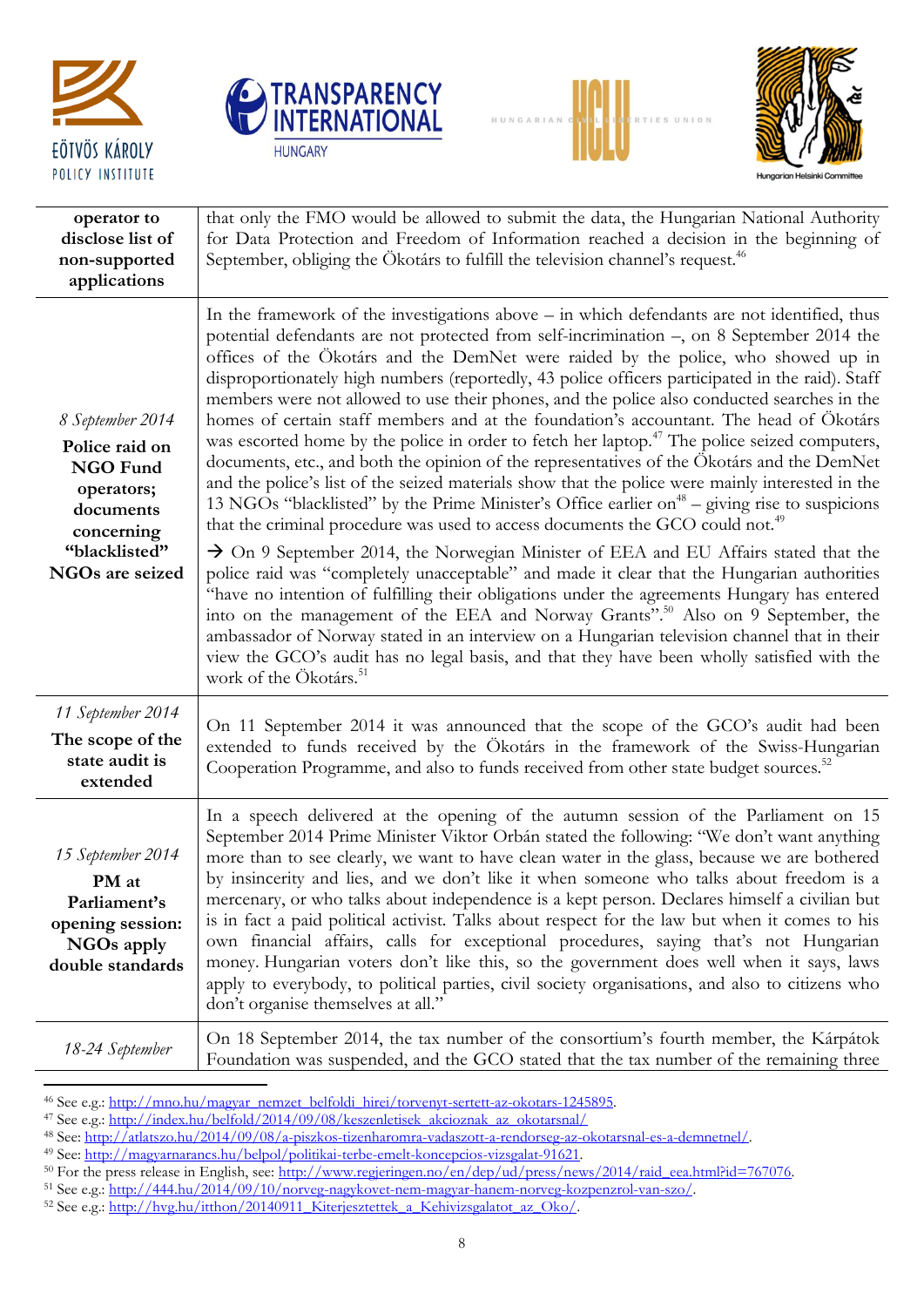







| 2014<br>The tax number<br>of fund operators<br>is suspended                                                                             | consortium members will also be suspended, on the basis that the foundations are<br>responsible for distributing public money but they are "secretive" and they do not want to<br>disclose certain documents. On 22-24 September 2014 the remaining three consortium<br>members (Ökotárs, DemNet and Autonómia Foundation) were also notified that their tax<br>numbers had been suspended. <sup>53</sup>                                                                                                                                                                                                                                                                                                                                                                                                                                                                                                                                                                                                                                |
|-----------------------------------------------------------------------------------------------------------------------------------------|------------------------------------------------------------------------------------------------------------------------------------------------------------------------------------------------------------------------------------------------------------------------------------------------------------------------------------------------------------------------------------------------------------------------------------------------------------------------------------------------------------------------------------------------------------------------------------------------------------------------------------------------------------------------------------------------------------------------------------------------------------------------------------------------------------------------------------------------------------------------------------------------------------------------------------------------------------------------------------------------------------------------------------------|
|                                                                                                                                         | $\rightarrow$ Members of the consortium distributing the EEA/Norway Grants NGO requested a<br>judicial review of the decision suspending their tax numbers.                                                                                                                                                                                                                                                                                                                                                                                                                                                                                                                                                                                                                                                                                                                                                                                                                                                                              |
|                                                                                                                                         | In his remarks delivered at the Clinton Global Initiative on 23 September 2014, U.S.<br>President Barack Obama referred to Hungary as one of the countries where NGOs are<br>attacked, saying the following: "From Hungary to Egypt, endless regulations and overt<br>intimidation increasingly target civil society." <sup>54</sup>                                                                                                                                                                                                                                                                                                                                                                                                                                                                                                                                                                                                                                                                                                     |
| 23-24 September<br>2014                                                                                                                 | $\rightarrow$ On the next day, the Hungarian Ministry of Foreign Affairs and Trade issued a short<br>statement, saying that the above remarks of the U.S. President had "no factual basis". <sup>55</sup>                                                                                                                                                                                                                                                                                                                                                                                                                                                                                                                                                                                                                                                                                                                                                                                                                                |
| U.S. President's<br>statement on<br>Hungary<br>intimidating<br>NGOs is labelled<br>as being without<br>any factual basis<br>by ministry | $\rightarrow$ On 1 October 2014, a Secretary of State of the Prime Minister's Office, László L. Simon,<br>stated to the press that the critics of Hungary from the U.S. and Western Europe "fear for a<br>quite well-operating network" when they accuse the Hungarian government with targeting<br>civil society, "a network the financing of which is thought out very well, and there are<br>political-ideological considerations behind it". He also stated that the reason behind the U.S.<br>President's words was that "the influential political circles behind the President now sense<br>that the organisations [in Hungary] which they support and which are able to carry out<br>powerful political activity suffer harm because of the investigations launched against them".<br>The Secretary of State strived to support this statement with the fact that the NGOs<br>supported from the EEA/Norway Grants NGO Fund and those supported by donors from<br>the U.S. (such as the former CEE Trust) overlap. <sup>56</sup> |
| 22 October 2014<br>GCO publishes its                                                                                                    | On 22 October 2014 the GCO published its audit report, <sup>57</sup> containing generalized and highly<br>questionable critical conclusions. The GCO claimed irregularities with regard to the<br>implementation of the EEA/Norway Grants NGO Fund without identifying the rules<br>breached, and that criminal offences had been committed, but provided no explanation in<br>that regard either. It was also announced that the GCO will launch a criminal procedure<br>based on the report. <sup>58</sup>                                                                                                                                                                                                                                                                                                                                                                                                                                                                                                                             |
| audit report,<br>rejected by<br>Norway                                                                                                  | $\rightarrow$ On 23 October 2014, the director of the Ökotárs reacted to the GCO's audit report by<br>stating: "It is really difficult to react to the generalized and unfounded charges articulated in<br>KEHI's report. If they found irregularities, then they should have described exactly who<br>committed these and how much money we are talking about here." <sup>59</sup>                                                                                                                                                                                                                                                                                                                                                                                                                                                                                                                                                                                                                                                      |
|                                                                                                                                         | $\rightarrow$ On 28 October 2014, Norway issued a statement regarding the matter, containing the<br>following: "The KEHI-audit [i.e. the GCO-audit] of the NGO-fund is in breach with the<br>agreements governing the EEA-grants. No funds from the Hungarian state budget are at                                                                                                                                                                                                                                                                                                                                                                                                                                                                                                                                                                                                                                                                                                                                                        |

 $\ddot{\phantom{a}}$ 53 See e.g.: http://hvg.hu/itthon/20140923\_Felfuggesztettek\_az\_Okotars\_es\_a\_Demnet\_a/,

[http://index.hu/belfold/2014/09/24/az\\_autonomia\\_alapitvany\\_adoszamat\\_is\\_felfuggesztettek/.](http://index.hu/belfold/2014/09/24/az_autonomia_alapitvany_adoszamat_is_felfuggesztettek/) 

<sup>&</sup>lt;sup>54</sup> See: [http://www.whitehouse.gov/the-press-office/2014/09/23/remarks-president-clinton-global-initiative.](http://www.whitehouse.gov/the-press-office/2014/09/23/remarks-president-clinton-global-initiative)

<sup>55</sup> See: [http://www.kormany.hu/hu/kulgazdasagi-es-kulugyminiszterium/hirek/a-magyar-nep-szabadsagszereto.](http://www.kormany.hu/hu/kulgazdasagi-es-kulugyminiszterium/hirek/a-magyar-nep-szabadsagszereto)  56 See e.g.: http://magyarhirlap.hu/cikk/6335/Politikai\_befolyas\_alatt\_allo\_halozatot\_feltenek\_biraloink.

<sup>&</sup>lt;sup>57</sup> The audit report is available in English at: [http://kehi.kormany.hu/download/2/b2/c0000/Audit%20Report.pdf.](http://kehi.kormany.hu/download/2/b2/c0000/Audit%20Report.pdf)

<sup>58</sup> See e.g.: [http://abcug.hu/kehi-feljelenti-az-okotars-alapitvanyt/.](http://abcug.hu/kehi-feljelenti-az-okotars-alapitvanyt/)

<sup>&</sup>lt;sup>59</sup> See in English: http://budapestbeacon.com/featured-articles/kehi-reports-okotars-for-financial-malfeasance-and-fraud/.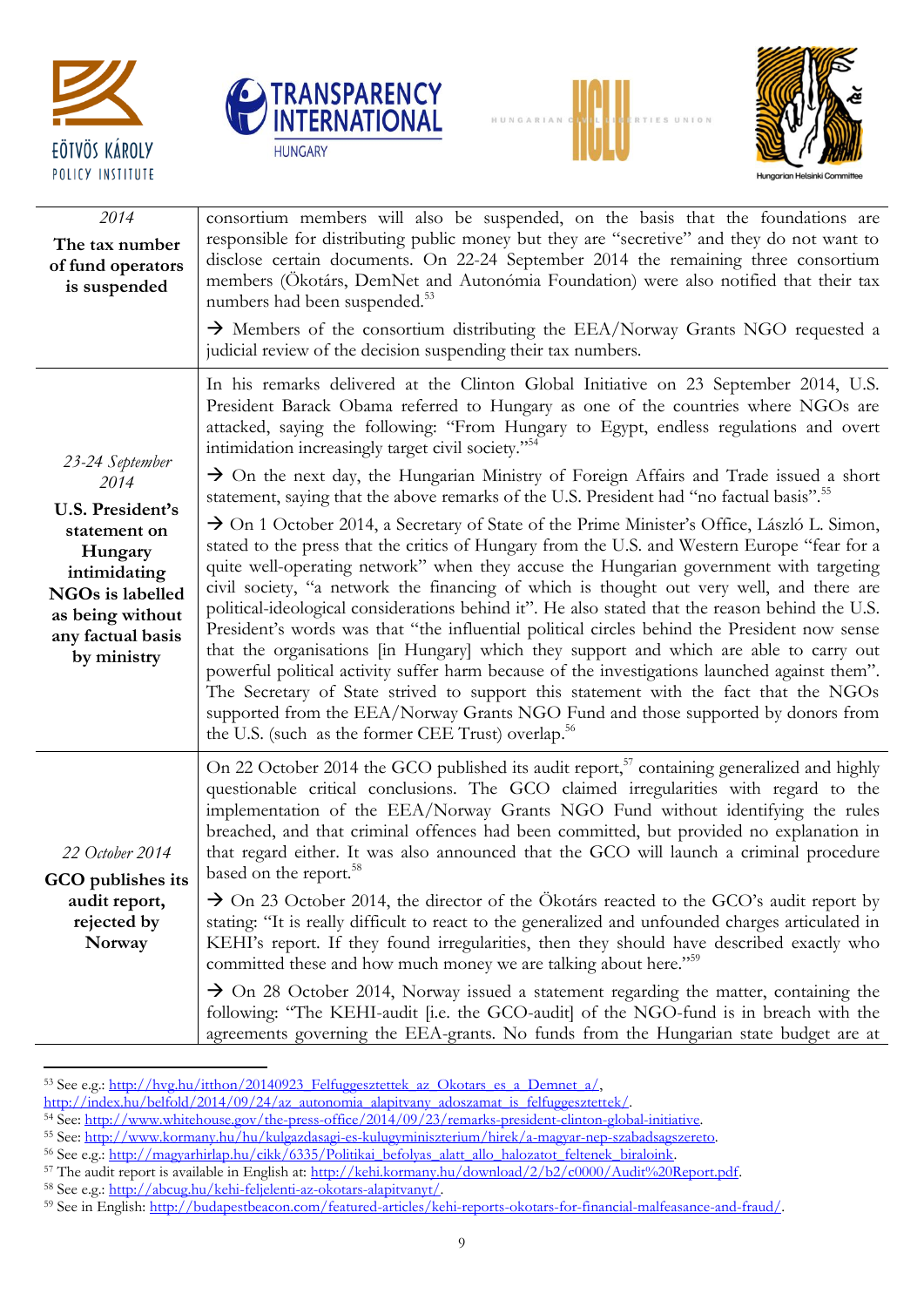







|                                                                                                                               | stake and the donors will not accept discussions based on this report. The donors will base<br>their evaluation of the NGO-fund on an independent audit. We find the actions taken by the<br>Hungarian government against the fund operator of the NGO-fund, Ökotars to show a<br>troubling lack of respect for the independence of civil society. As such, we believe the<br>Hungarian government is challenging basic democratic values underpinning European co-<br>operation. () A solution of the situation would require that the signed agreements and the<br>agreed framework for implementation of the EEA and Norway grants are honoured and<br>respected. As soon as the Hungarian government express commitment to resolve the open<br>issues, including a satisfactory solution for the NGO fund, Norway is willing to resume<br>discussions to find solutions within the frame of existing agreements." <sup>60</sup><br>$\rightarrow$ On 31 October 2014, the Norwegian Minister of EEA and EU Affairs said with regard to<br>the GCO's audit report: "We don't attach a lot of credibility to that report to put it mildly." <sup>61</sup><br>$\rightarrow$ On 4 November 2014 the Ambassador of Norway announced that the respective<br>Norwegian minister had not accepted the invitation by the head of the Prime Minister's<br>Office to discuss the GCO's audit report, since Norway considers the state audit unlawful. <sup>62</sup> |
|-------------------------------------------------------------------------------------------------------------------------------|-------------------------------------------------------------------------------------------------------------------------------------------------------------------------------------------------------------------------------------------------------------------------------------------------------------------------------------------------------------------------------------------------------------------------------------------------------------------------------------------------------------------------------------------------------------------------------------------------------------------------------------------------------------------------------------------------------------------------------------------------------------------------------------------------------------------------------------------------------------------------------------------------------------------------------------------------------------------------------------------------------------------------------------------------------------------------------------------------------------------------------------------------------------------------------------------------------------------------------------------------------------------------------------------------------------------------------------------------------------------------------------------------------------------------------------------------------------|
| 22 October 2014<br>Association tied<br>to the governing<br>party demands<br>new rules on<br>foreign funding of<br><b>NGOs</b> | $\rightarrow$ On 22 October 2014, a Hungarian NGO named "Civil Unity Forum" called upon the<br>Minister of Justice to take legislative steps to enhance the transparency with regard to the<br>funds received by Hungarian NGOs from abroad, and suggested e.g. that NGOs should be<br>obliged to submit their agreements with their donors to the government, and the parties to<br>these agreements should acknowledge the universal supervisory power of the Hungarian<br>state. <sup>63</sup> (The Civil Unity Forum undeniably has very close ties with the governing parties,<br>organizes marches in support of the governing party Fidesz and the government, installed<br>public billboards and posters in the value of HUF 500 million to criticize opposition leaders<br>during the 2014 national elections campaign, and received altogether 60 million HUF from<br>the party foundation of the Fidesz in the last two years. <sup>64</sup> )                                                                                                                                                                                                                                                                                                                                                                                                                                                                                                   |
| 12 November 2014<br><b>GCO</b> launches<br>criminal<br>procedure and<br>requests tax audit                                    | It was reported on 12 November 2014 that the GCO made a formal complaint to the police<br>to initiate a criminal procedure, claiming that the consortium led by the Ökotárs violated the<br>rules on incompatibility, and contributed to the irregular payment of 250 million HUF ( $\epsilon$<br>813,147.55) by the illicit amendment of grant agreements and accepting non-eligible project<br>costs. It was also reported that the GCO requested the National Tax and Customs<br>Administration to conduct an extraordinary tax audit on the basis of the findings of the<br>report. <sup>65</sup>                                                                                                                                                                                                                                                                                                                                                                                                                                                                                                                                                                                                                                                                                                                                                                                                                                                       |
| 15 December 2014<br>PM on registering                                                                                         | The Prime Minister of Hungary stated in an interview given to Bloomberg in December 2014<br>that he would back legislation to force non-government organizations funded from abroad to                                                                                                                                                                                                                                                                                                                                                                                                                                                                                                                                                                                                                                                                                                                                                                                                                                                                                                                                                                                                                                                                                                                                                                                                                                                                      |

 $\overline{a}$ <sup>60</sup> For the full statement in English, see: [http://www.norvegia.hu/Norsk/EEA-and-Norway-Grants1/EEA-and-Norway-Grants/The-](http://www.norvegia.hu/Norsk/EEA-and-Norway-Grants1/EEA-and-Norway-Grants/The-Norwegian-response-to-the-KEHI-report/)[Norwegian-response-to-the-KEHI-report/.](http://www.norvegia.hu/Norsk/EEA-and-Norway-Grants1/EEA-and-Norway-Grants/The-Norwegian-response-to-the-KEHI-report/)

<sup>&</sup>lt;sup>61</sup> See in English: http://www.thelocal.no/20141101/norway-fronts-up-to-hungary-in-political-aid-row.

<sup>&</sup>lt;sup>62</sup> See e.g.: [http://index.hu/belfold/2014/11/04/beintett\\_a\\_norveg\\_kormany\\_lazarnak\\_nem\\_fogadjak\\_el\\_a\\_meghivasat/.](http://index.hu/belfold/2014/11/04/beintett_a_norveg_kormany_lazarnak_nem_fogadjak_el_a_meghivasat/) The related letter of Minister Helgesen is available here in English: [http://www.norvegia.hu/Norsk/EEA-and-Norway-Grants1/EEA-and-Norway-](http://www.norvegia.hu/Norsk/EEA-and-Norway-Grants1/EEA-and-Norway-Grants/Helgesens-response-to-Mr-Lazar-on-the-KEHI-report/)[Grants/Helgesens-response-to-Mr-Lazar-on-the-KEHI-report/.](http://www.norvegia.hu/Norsk/EEA-and-Norway-Grants1/EEA-and-Norway-Grants/Helgesens-response-to-Mr-Lazar-on-the-KEHI-report/)

<sup>63</sup> See: [http://civilosszefogas.hu/felkeres-jogszabaly-alkotasra/.](http://civilosszefogas.hu/felkeres-jogszabaly-alkotasra/) 

<sup>64</sup> See: [http://atlatszo.hu/2014/06/06/20-millio-forint-partpenz-290-millio-forint-maganadomany-a-kormany-civiljeinek/.](http://atlatszo.hu/2014/06/06/20-millio-forint-partpenz-290-millio-forint-maganadomany-a-kormany-civiljeinek/) 

<sup>65</sup> See e.g.: [http://nol.hu/belfold/feljelentett-civilek-1497967.](http://nol.hu/belfold/feljelentett-civilek-1497967)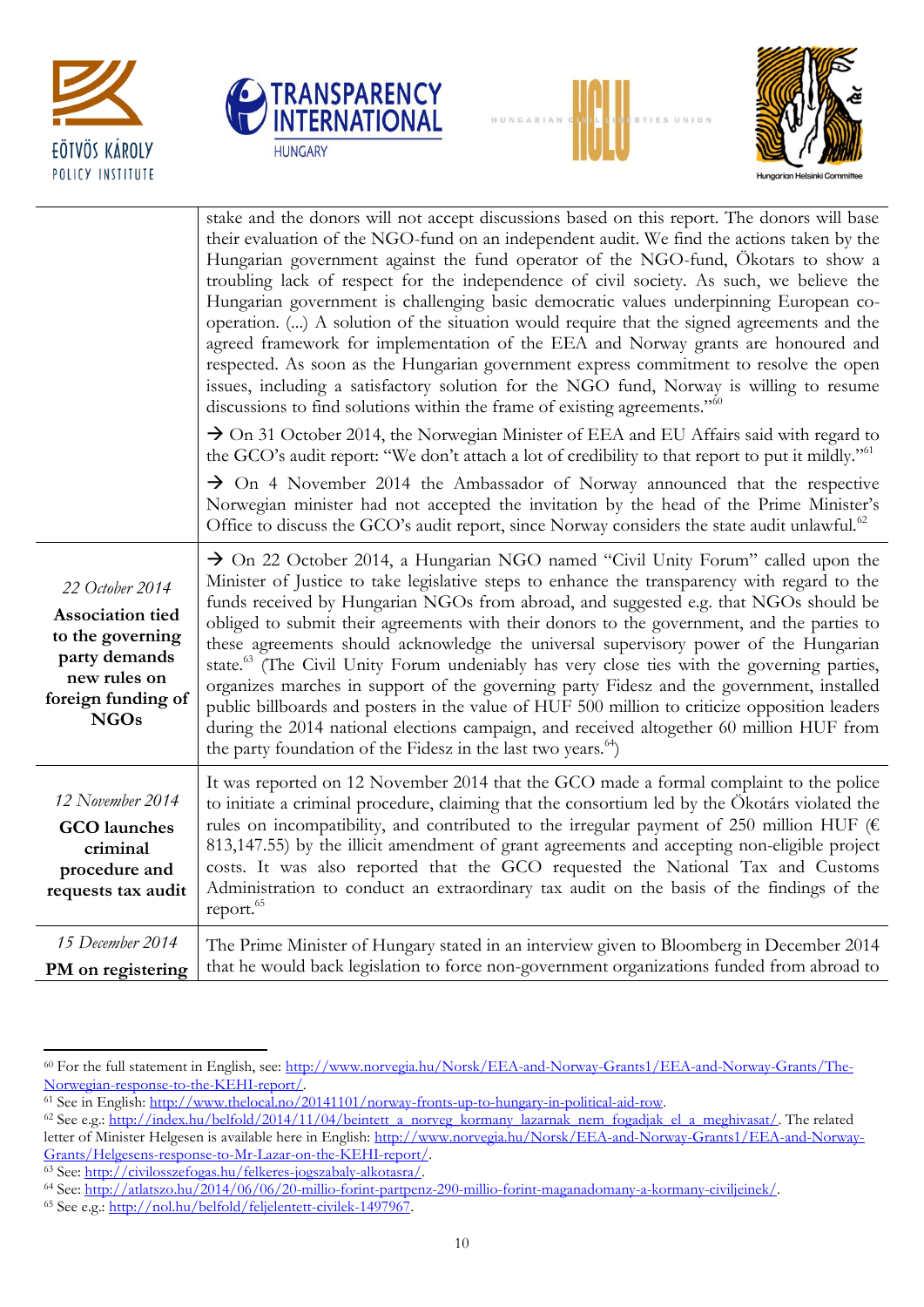







| NGOs funded<br>from abroad                                                                             | be specially registered, because it is important to know "who's in the background" of such<br>groups. <sup>66</sup>                                                                                                                                                                                                                                                                                                                                                                                                                                                                                                                                                                                                                                                                                                                                                                                                                                                                                                                                                                                                                                                                                                                                                                                                      |
|--------------------------------------------------------------------------------------------------------|--------------------------------------------------------------------------------------------------------------------------------------------------------------------------------------------------------------------------------------------------------------------------------------------------------------------------------------------------------------------------------------------------------------------------------------------------------------------------------------------------------------------------------------------------------------------------------------------------------------------------------------------------------------------------------------------------------------------------------------------------------------------------------------------------------------------------------------------------------------------------------------------------------------------------------------------------------------------------------------------------------------------------------------------------------------------------------------------------------------------------------------------------------------------------------------------------------------------------------------------------------------------------------------------------------------------------|
| 16 December 2014<br>Audit by the<br>Prime Minister's<br>Office in relation<br>to the Swiss NGO<br>Fund | After the GCO's audit started, payments were suspended by Switzerland under the Swiss-<br>Hungarian Cooperation Programme. In November 2014 Switzerland decided to proceed<br>with the payments, since they were of the view that it was proven that the Ökotárs was<br>trustworthy. However, the Prime Minister's Office decided that it would carry out an<br>investigation/audit regarding the use of the Swiss NGO Fund itself, and it was reported on<br>16 December 2014 that until the 45-day governmental investigation procedure is over, no<br>payments can be realized from the Swiss NGO Fund. <sup>67</sup><br>$\rightarrow$ At the end of 2014 a tripartite agreement was concluded between Switzerland, the<br>Hungarian government and the Ökotárs in order to ensure that the NGOs supported receive<br>their grant moneys. (Payments had not been realized from the Swiss NGO Fund since<br>August 2014, affecting almost 30 projects, several of which had to be suspended. <sup>68</sup> ) The<br>agreement was a provisional one (applying only to the period of the investigation), and set<br>out that payments shall be made through the governmental Széchenyi Program Office.<br>However, in-merit coordination of the Swiss NGO Fund is still carried out by the<br>consortium. <sup>69</sup> |
| 19 January 2015<br>Prosecutorial and<br>tax authority<br>investigation of<br>supported NGOs            | On 19 January 2015 the Ökotárs informed the press that the National Tax and Customs<br>Administration investigates two NGOs which received support from the EEA/Norway<br>Grants NGO Fund, while the prosecutor's office investigates the lawfulness of the<br>operations of another two such NGOs (these are not criminal investigations). Thus, state<br>investigations not only focus on consortium members any more, but also the NGOs<br>supported by the NGO Fund. <sup>70</sup>                                                                                                                                                                                                                                                                                                                                                                                                                                                                                                                                                                                                                                                                                                                                                                                                                                   |
| 23 January 2015<br>Court decision<br>labels police raid<br>of NGOs unlawful                            | $\rightarrow$ On 23 January 2015, the Buda Central District Court ruled on the complaint submitted by<br>the Ökotárs to challenge the lawfulness of the police raid of the consortium's offices and the<br>searches conducted in the offices and in the homes of Ökotárs representatives in September<br>2014. The court stated that the ordering of the searches and seizures was unlawful, since<br>there was no well-founded suspicion that the criminal offence of embezzlement had been<br>committed and there was no investigation in place into "unlicensed financial activities" (the<br>other offence that the police referred to as the basis of its actions). <sup>71</sup>                                                                                                                                                                                                                                                                                                                                                                                                                                                                                                                                                                                                                                   |
| 11 February 2015<br>Independent<br>audit report in<br>favour of fund<br>operators                      | $\rightarrow$ In February 2015, the results of an independent evaluation, conducted by a consulting<br>company commissioned by the FMO, were published. The evaluators found e.g. that the<br>"selection of the current Fund Operator in Hungary has been an excellent one", that "the<br>selection process in all components of the programme ha[s] been organized in a professional<br>and transparent way", and that it was "competitive with high standards". The report also<br>concluded that it is "of critical importance that the NGO Programme in Hungary continues                                                                                                                                                                                                                                                                                                                                                                                                                                                                                                                                                                                                                                                                                                                                            |

[sour.](http://www.bloomberg.com/news/articles/2014-12-15/hungary-premier-orban-sticks-to-maverick-path-as-u-s-ties-sour) 

 $\ddot{\phantom{a}}$ 

<sup>66</sup> See in English: [http://www.bloomberg.com/news/articles/2014-12-15/hungary-premier-orban-sticks-to-maverick-path-as-u-s-ties-](http://www.bloomberg.com/news/articles/2014-12-15/hungary-premier-orban-sticks-to-maverick-path-as-u-s-ties-sour)

<sup>&</sup>lt;sup>67</sup> See e.g.: [http://444.hu/2014/12/16/svajc-mar-utalna-az-okotarsnak-a-civil-alapba-de-nem-hagyjuk/.](http://444.hu/2014/12/16/svajc-mar-utalna-az-okotarsnak-a-civil-alapba-de-nem-hagyjuk/)

<sup>&</sup>lt;sup>68</sup> See e.g.: [http://www.hir24.hu/belfold/2014/12/16/lazar-a-norveg-utan-a-svajci-alapra-is-raszall/.](http://www.hir24.hu/belfold/2014/12/16/lazar-a-norveg-utan-a-svajci-alapra-is-raszall/)

<sup>69</sup> See e.g.: [http://vs.hu/kozelet/osszes/lazarek-kiturtak-az-okotarsat-az-alapitvany-cafol-1230.](http://vs.hu/kozelet/osszes/lazarek-kiturtak-az-okotarsat-az-alapitvany-cafol-1230)

<sup>&</sup>lt;sup>70</sup> See e.g.: http://hvg.hu/itthon/20150119\_Okotars\_Mar\_a\_tamogatott\_civileket\_is\_viz.

<sup>71</sup> See e.g.: [http://hvg.hu/itthon/20150129\\_A\\_birosag\\_helyt\\_adott\\_az\\_Okotars\\_panaszan.](http://hvg.hu/itthon/20150129_A_birosag_helyt_adott_az_Okotars_panaszan)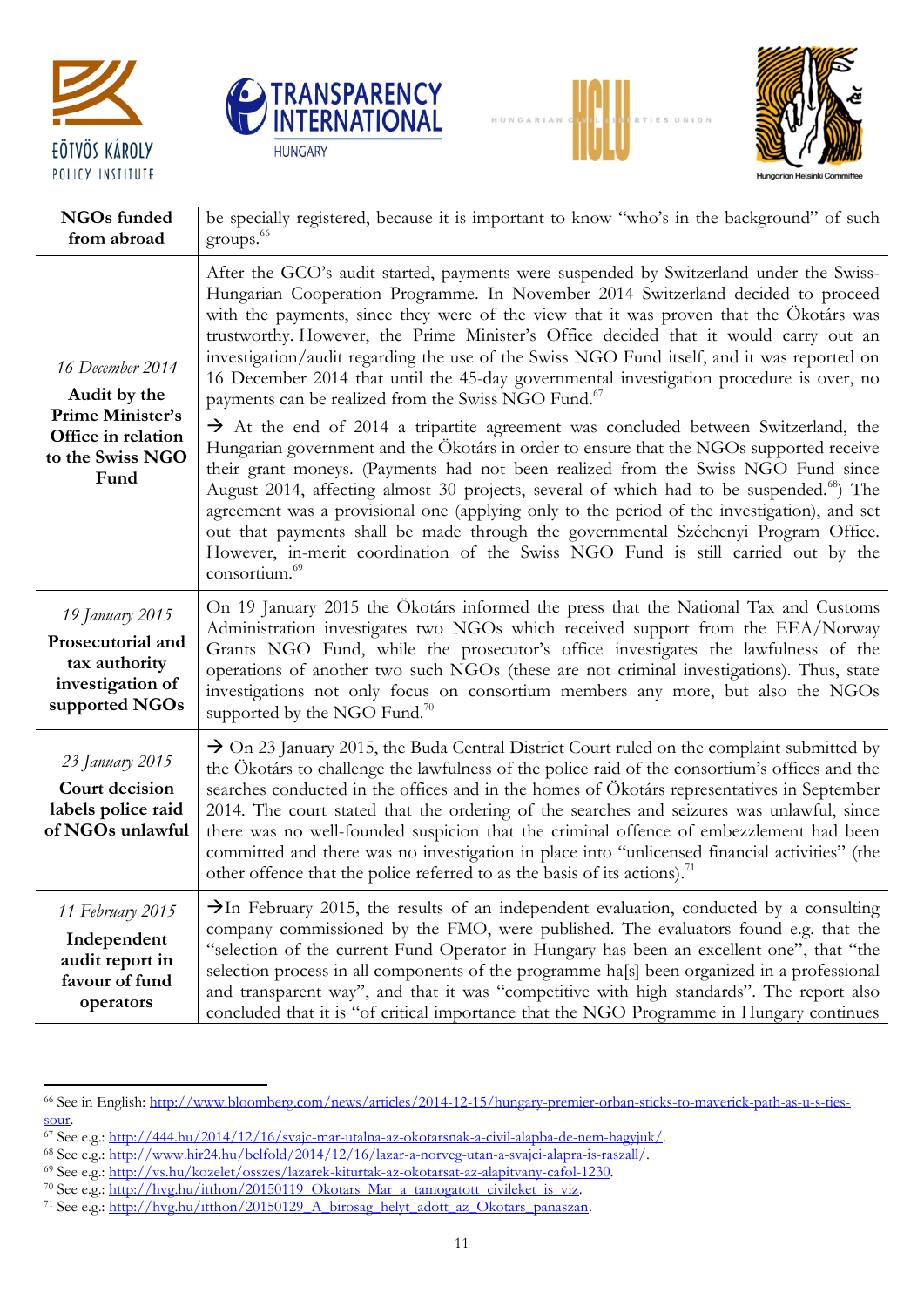

 $\ddot{\phantom{a}}$ 







|                                                                                                                           | its implementation independently from the Government and operated by the current<br>consortium". <sup>72</sup>                                                                                                                                                                                                                                                                                                                                                                                                                                                                                                                                                                                                                                                                                                                                                                  |
|---------------------------------------------------------------------------------------------------------------------------|---------------------------------------------------------------------------------------------------------------------------------------------------------------------------------------------------------------------------------------------------------------------------------------------------------------------------------------------------------------------------------------------------------------------------------------------------------------------------------------------------------------------------------------------------------------------------------------------------------------------------------------------------------------------------------------------------------------------------------------------------------------------------------------------------------------------------------------------------------------------------------|
| 20 February 2015<br>PM's Office:<br><b>NGO</b> leaders<br>should account<br>for personal assets                           | On 20 February 2015, during a sitting in the Parliament the head of the Prime Minister's<br>Office stated that NGOs are important for the Government, but it requires transparency<br>from the civil organizations, and elaborated that NGOs should not only account for where<br>their money comes from, but also for their leaders' personal assets. <sup>73</sup>                                                                                                                                                                                                                                                                                                                                                                                                                                                                                                            |
| 23 February and 28<br>May 2015<br>Court turns to<br>Constitutional<br>Court regarding<br>the suspension of<br>tax numbers | $\rightarrow$ On 23 February 2015, after members of the consortium distributing the EEA/Norway<br>Grants NGO Fund requested a judicial review of the decision suspending their tax numbers,<br>the competent court set a date for the hearing in the case of the Ökotárs, the DemNet and<br>the Autonómia Foundation, and suspended the application of the tax authority's decision<br>until the end of the court procedure, allowing the NGOs to continue their operation. <sup>74</sup> In<br>addition, on 28 May 2015 the court proceeding in the tax number case of the Kárpátok<br>Foundation (the fourth consortium member) decided to suspend the court procedure and<br>filed a request to the Constitutional Court for the constitutional review of the decision<br>suspending the organization's tax number and of the government decree on the $GCO$ . <sup>75</sup> |
| 23 March 2015<br>NGO wins FOI<br>lawsuit related to<br>GCO audit                                                          | $\rightarrow$ On 23 March 2015, the first instance court decided in a lawsuit launched by the<br>Hungarian Civil Liberties Union that the GCO shall disclose whether the GCO's<br>investigation was ordered upon the instruction of the Government, the Prime Minister and<br>the respective Minister, whether the instruction was given in writing or orally, and if in<br>writing, than the GCO should also disclose the document containing the instruction. <sup>76</sup>                                                                                                                                                                                                                                                                                                                                                                                                   |
| 28 May 2015<br>Independent<br>company<br>concludes that<br>handling of the<br><b>NGO Fund is</b><br>appropriate           | >The London-based PKF Littlejohn accounting company, after conducting the review of<br>the distribution of the EEA/Norway Grants NGO Fund in Hungary upon the request of<br>Norway, concluded that the handling of the fund and the evaluation mechanisms in place<br>complied with the respective regulations. The company's report also referred to the<br>efficiency of the NGO Fund. In addition, the PKF Littlejohn reviewed also some projects<br>supported by the NGO Fund and these investigations also had a positive result in general,<br>although some minor mistakes were revealed which were said to be addressed in the near<br>future. <sup>7</sup>                                                                                                                                                                                                             |

<sup>&</sup>lt;sup>72</sup> The country report on Hungary prepared in the framework of the mid-term evaluation of the of the NGO programmes under the EEA and Norway Grants is available here in English: [http://www.ngonorway.org/images/OutoftheBoxPart2COUNTRYREPORTS-1.pdf,](http://www.ngonorway.org/images/OutoftheBoxPart2COUNTRYREPORTS-1.pdf) pp 28-47. The main evaluation report is available here: [http://www.ngonorway.org/images/OutoftheBoxPart1MAINREPORT-3.pdf.](http://www.ngonorway.org/images/OutoftheBoxPart1MAINREPORT-3.pdf)  <sup>73</sup> See e.g.:

[http://index.hu/belfold/2015/02/20/lazar\\_a\\_civil\\_szervezetek\\_vezetoinek\\_a\\_szemelyes\\_vagyonukkal\\_is\\_el\\_kell\\_szamolniuk#.](http://index.hu/belfold/2015/02/20/lazar_a_civil_szervezetek_vezetoinek_a_szemelyes_vagyonukkal_is_el_kell_szamolniuk) <sup>74</sup> See e.g.: http://hvg.hu/itthon/20150224\_Egyelore\_visszakapta\_adoszamat\_az\_Okotars.

<sup>75</sup> See e.g.: [https://norvegcivilalap.hu/hu/node/11451,](https://norvegcivilalap.hu/hu/node/11451) [http://444.hu/2015/05/28/az-alkotmanybirosag-ele-kerul-a-norveg-civil-penzek](http://444.hu/2015/05/28/az-alkotmanybirosag-ele-kerul-a-norveg-civil-penzek-sorsarol-donto-alapitvany-ugye/)[sorsarol-donto-alapitvany-ugye/.](http://444.hu/2015/05/28/az-alkotmanybirosag-ele-kerul-a-norveg-civil-penzek-sorsarol-donto-alapitvany-ugye/)

<sup>&</sup>lt;sup>76</sup> See e.g.: [http://hvg.hu/itthon/20150323\\_Pert\\_vesztett\\_a\\_Kehi\\_a\\_civileknel\\_elrende.](http://hvg.hu/itthon/20150323_Pert_vesztett_a_Kehi_a_civileknel_elrende) <sup>77</sup> See e.g.:

[http://www.norvegia.hu/News\\_and\\_events/EGT\\_%C3%A9s\\_Norv%C3%A9g\\_Finansz%C3%ADroz%C3%A1si\\_Mechanizmus/A-](http://www.norvegia.hu/News_and_events/EGT_%C3%A9s_Norv%C3%A9g_Finansz%C3%ADroz%C3%A1si_Mechanizmus/A-Norveg-Civil-Tamogatasi-Alap-vizsgalata/#.VctCkbXHr96)[Norveg-Civil-Tamogatasi-Alap-vizsgalata/#.VctCkbXHr96.](http://www.norvegia.hu/News_and_events/EGT_%C3%A9s_Norv%C3%A9g_Finansz%C3%ADroz%C3%A1si_Mechanizmus/A-Norveg-Civil-Tamogatasi-Alap-vizsgalata/#.VctCkbXHr96)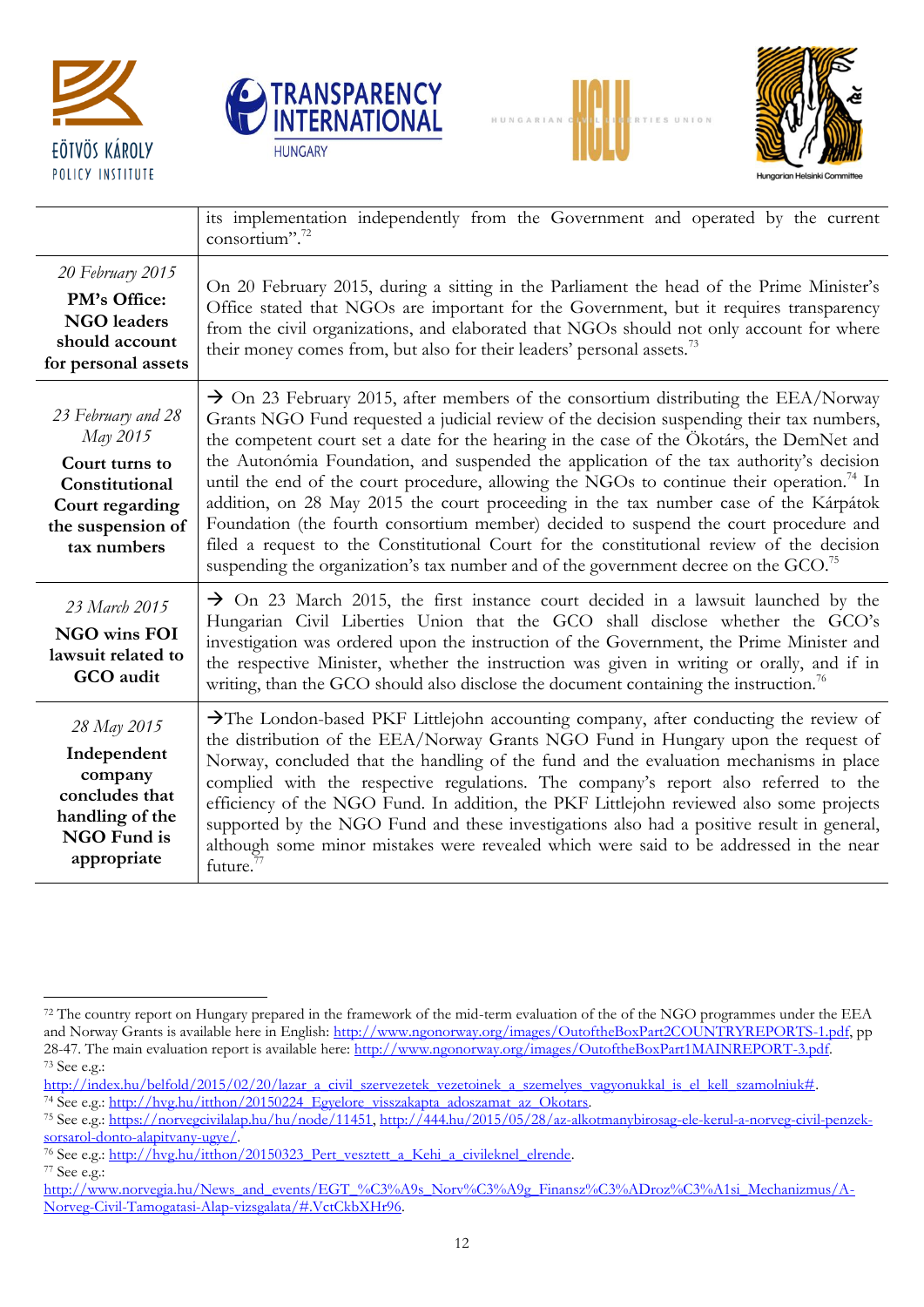







| 28 May 2015<br>National Anti-<br>Corruption<br><b>Program</b> foresees<br>severing rules on<br><b>NGOs</b>      | In May 2015 the Government published its National Anti-Corruption Program for the<br>period between 2015 and 2018. The program has been weakened on several points, for<br>example it does not address the declaration of property by the Members of the Parliament.<br>At the same time the program foresees the review of the regulation on civil society<br>organizations regarding their transparency and examining the possibilities of widening the<br>scope of civil society leaders obliged to submit a declaration of property. <sup>78</sup>                                                                                                                                   |
|-----------------------------------------------------------------------------------------------------------------|------------------------------------------------------------------------------------------------------------------------------------------------------------------------------------------------------------------------------------------------------------------------------------------------------------------------------------------------------------------------------------------------------------------------------------------------------------------------------------------------------------------------------------------------------------------------------------------------------------------------------------------------------------------------------------------|
| 30 June 2015<br>Prosecutorial<br>investigation of<br>supported NGOs<br>finds only<br>administrative<br>mistakes | In June 2015, the investigation of the prosecutor's office into the lawfulness of the operation<br>of seven organizations who received funding from the EEA/Norway Grants NGO Fund<br>was concluded. The investigation revealed administrative irregularities with regard to three<br>organizations (e.g. one of the foundations failed to publish its annual reports for 2012 and<br>2013 on its website, while another foundation remedied the violation of the rules after it<br>became aware of the prosecution's investigation). Three organizations investigated have<br>already ceased to operate, and in one instance the legal basis of the investigation ceased. <sup>79</sup> |
| 30 June 2015<br>Court rules that<br>the governing<br>party violated an<br>NGO's right to<br>good reputation     | $\rightarrow$ On 30 June 2015, a final judgment was reached in the Hungarian Helsinki Committee's<br>lawsuit against the governing party and its spokesperson. The court concluded that by stating<br>at a press conference in August 2013 that NGOs including the Hungarian Helsinki<br>Committee are "fake" and "paid extras", which regularly attack the Hungarian government's<br>actions in return for "American money", the governing party and its spokesperson violated<br>the Hungarian Helsinki Committee's right to good reputation. The decision obliged the<br>respondents to apologize publicly for their statements. <sup>80</sup>                                        |
| 15 July 2015<br>Court rejects<br>NGOs'<br>compensation<br>claim                                                 | $\rightarrow$ Two consortium members (the DemNet and the Kárpátok Foundation) sued the GCO<br>for compensation because of the procedures conducted against them. However, on 15 July<br>2015 the Metropolitan Tribunal rejected their claims. <sup>81</sup>                                                                                                                                                                                                                                                                                                                                                                                                                              |
| 28 July 2015<br><b>GCO</b> discloses<br>the list of NGOs<br>subject to audit                                    | On 28 July 2015, upon the request of Transparency International Hungary, the GCO<br>disclosed the list of organizations supported by the EEA/Norway Grants NGO Fund which<br>were subject to the GCO's audit earlier. <sup>82</sup>                                                                                                                                                                                                                                                                                                                                                                                                                                                      |

[http://index.hu/belfold/2015/07/15/nem\\_kapnak\\_karteritest\\_a\\_norveg\\_alapos\\_szervezetek/.](http://index.hu/belfold/2015/07/15/nem_kapnak_karteritest_a_norveg_alapos_szervezetek/)

 $\ddot{\phantom{a}}$ <sup>78</sup> See e.g.: [http://vs.hu/kozelet/osszes/a-civileket-veszi-celba-a-nemzeti-korrupcioellenes-program-0528.](http://vs.hu/kozelet/osszes/a-civileket-veszi-celba-a-nemzeti-korrupcioellenes-program-0528) For the respective parts of the National Anti-Corruption Program in Hungarian, see:

[http://www.kormany.hu/download/5/e8/50000/Nemzeti%20Korrupci%C3%B3ellenes%20Program.pdf#!DocumentBrowse,](http://www.kormany.hu/download/5/e8/50000/Nemzeti%20Korrupci%C3%B3ellenes%20Program.pdf#!DocumentBrowse) pp. 34- 36.

<sup>79</sup> See e.g.: [http://vs.hu/kozelet/osszes/a-kormany-igazoltnak-latja-a-fellepeset-a-norveg-civil-alap-ugyeben-0630#!s0.](http://vs.hu/kozelet/osszes/a-kormany-igazoltnak-latja-a-fellepeset-a-norveg-civil-alap-ugyeben-0630#%21s0)

<sup>80</sup> See e.g.: [http://helsinki.hu/jogeros-a-hoppal-ugyben-hozott-itelet,](http://helsinki.hu/jogeros-a-hoppal-ugyben-hozott-itelet) [http://budapesttimes.hu/2015/07/03/helsinki-committee-wins](http://budapesttimes.hu/2015/07/03/helsinki-committee-wins-libel-case-against-fidesz/)[libel-case-against-fidesz/.](http://budapesttimes.hu/2015/07/03/helsinki-committee-wins-libel-case-against-fidesz/)

<sup>81</sup> See e.g.: [http://kehi.kormany.hu/http-os-mti-hu-hirek-108953-a-kormanyzati-ellenorzesi-hivatal-kozlemenye,](http://kehi.kormany.hu/http-os-mti-hu-hirek-108953-a-kormanyzati-ellenorzesi-hivatal-kozlemenye) 

 $82$  See: <http://bit.ly/1LSvfoW> and [http://bit.ly/1Mz960D.](http://bit.ly/1Mz960D)